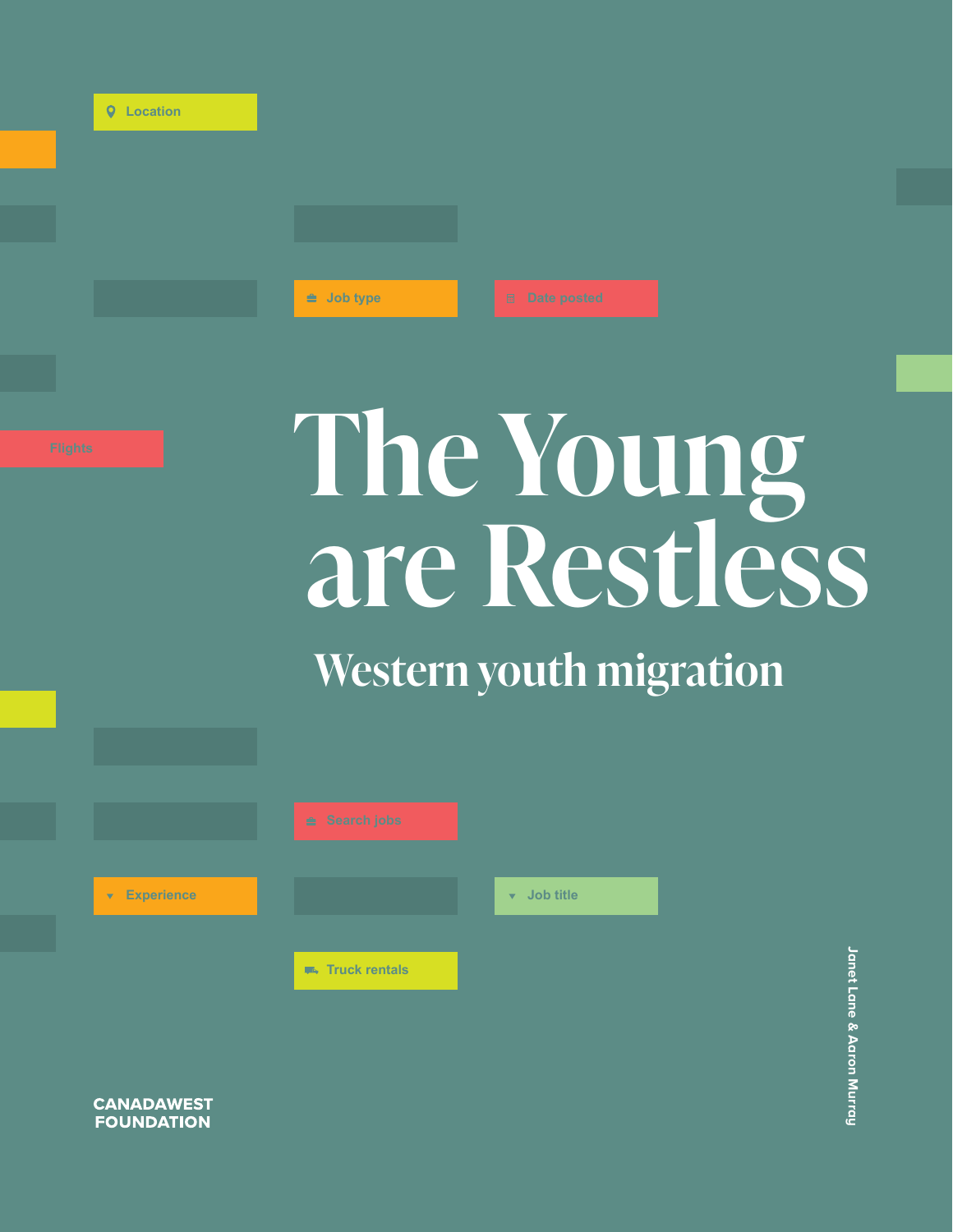## **Canada West Foundation**

*[cwf.ca](http://cwf.ca)*

The Canada West Foundation focuses on the policies that shape the West, and by extension, Canada. Through our evidence-based research and commentary, we provide practical solutions to tough public policy challenges facing the West, and Canada as a whole, at home and on the global stage.

This report was written by Janet Lane, Director Human Capital Centre at Canada West Foundation and Aaron Murray of Derek Murray Consulting and Associates. Research assistance was provided by Stephany Laverty, Policy Analyst at Canada West Foundation. Production of reports at the Canada West Foundation is a team effort. Sincere thanks to all the staff whose contributions enhanced the quality of this report and brought the text to life on the page.

The opinions expressed in this document are those of the authors and do not necessarily reflect those of the Board of Directors, donors or advisers of the Canada West Foundation.

The Canada West Foundation relies on the support of donors and corporate supporters who recognize the importance of independent, non-partisan public policy to provide evidence-based solutions.

Your financial support helps us to continue to offer our publications free online and to ensure the widest possible distribution of our work, which is critical to make a difference on public policy.

To order printed copies or to obtain the rights to copy this report, please contact us:

#### **Canada West Foundation**

110 - 134 11<sup>th</sup> Avenue SE, Calgary, Alberta T2G 0X5 Phone: 403-264-9535 Email: cwf@cwf.ca

© Canada West Foundation | ISBN 978-1-989323-82-3 | March 2022

Canada West Foundation is a registered Canadian charitable organization incorporated under federal charter. (#11882 8698 RR 0001)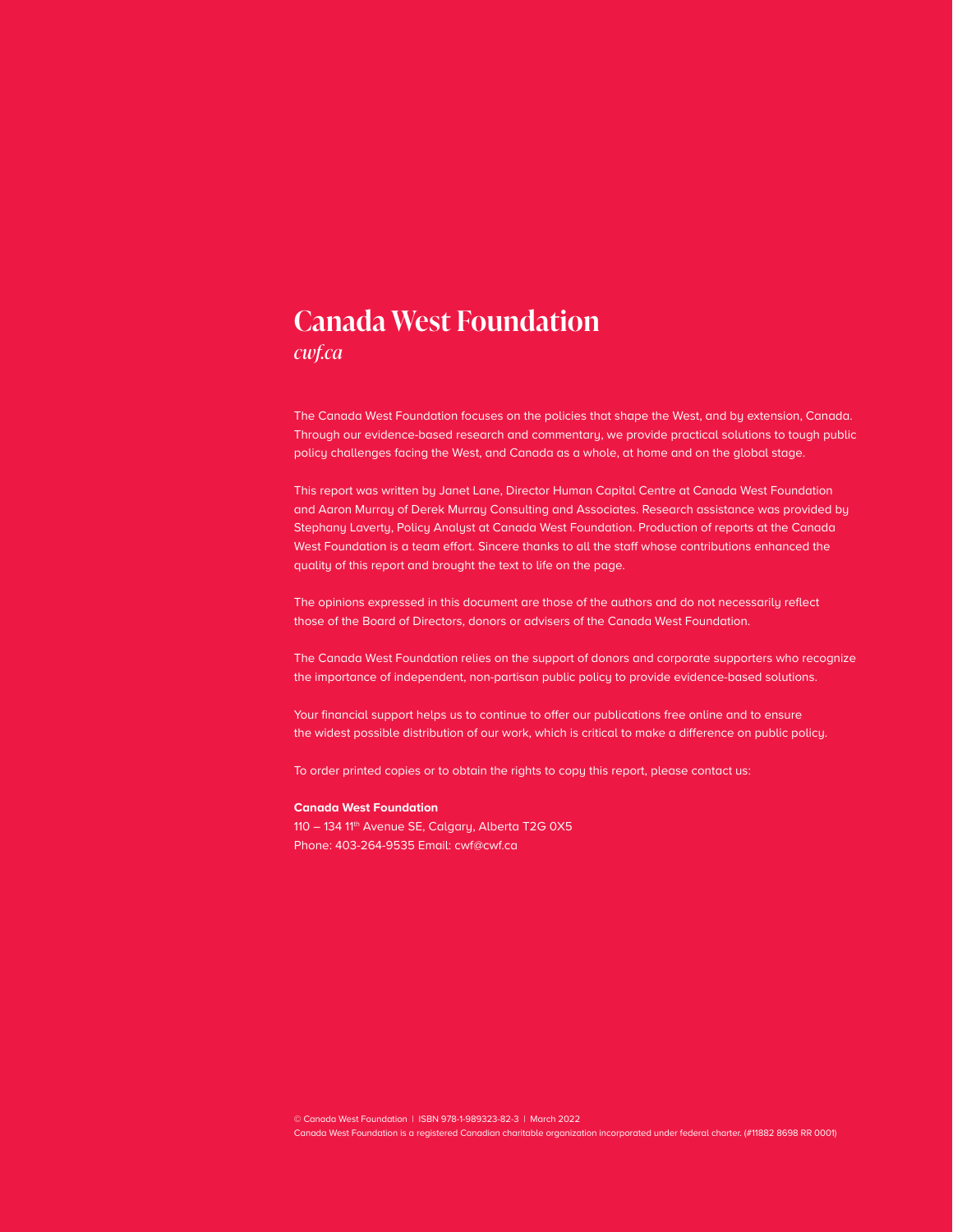## **[02](#page-3-0)**

## **[Executive Summary](#page-3-0)**

## **[04](#page-5-0)**

## **[Introduction](#page-5-0)**

### **[05](#page-6-0)**

## **[Interprovincial](#page-6-0)  [Migration](#page-6-0)**

- **06 [Western interprovincial](#page-7-0)  [migration \(all ages\)](#page-7-0)**
- **07 [Western interprovincial](#page-8-0)  [youth migration](#page-8-0)**
- **09 [Manitoba](#page-10-0)**
- **10 [Saskatchewan](#page-11-0)**
- **11 [Alberta](#page-12-0)**
- **12 [British Columbia](#page-13-0)**
- **13 [Where do they go when](#page-14-0)  [they leave home?](#page-14-0)**

### **[14](#page-15-0)**

## **[The Economic](#page-15-0)  [Context](#page-15-0)**

- **14 [Unemployment](#page-15-0)**
- **16 [Enrolment in post-secondary](#page-17-0)  [education](#page-17-0)**
- **18 [Job growth by sector](#page-19-0)**
- **20 [Job vacancies](#page-21-0)**
- **23 [Wages](#page-24-0)**
- **25 [Prospects for youth into the future](#page-26-0)**
- **25 [Business activity](#page-26-0)**
- **27 [Cost of living relative to income](#page-28-0)**

## **[31](#page-32-0) [Conclusion](#page-32-0)**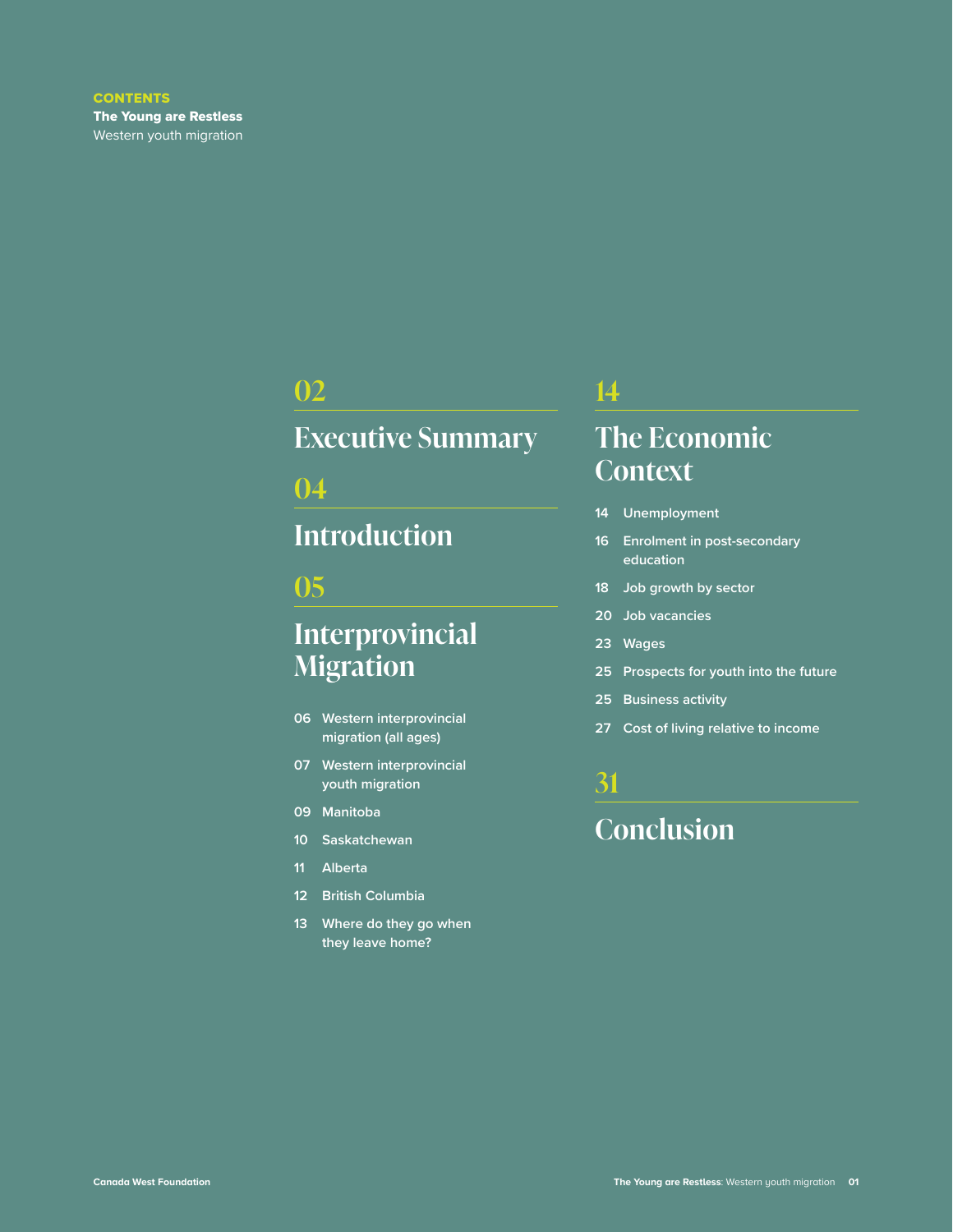## <span id="page-3-0"></span>**Executive Summary**

**In a complete reversal of past flows, more 25-29-year-olds moved out of Alberta than moved into the province between 2015 and 2021. This raises two questions: (1) Is this result unique to Alberta? and (2) What is the economic context behind this reversal?**

Research shows that youth tend to leave their hometowns and provinces to study or for job opportunities. Their intent is to move towards what they perceive to be a better quality of life, even if they later move back to be closer to friends and family.

Youth move at three main decision points: at graduation from high school when they may leave home to study; on graduation from post-secondary education when they move to begin their careers; and five to 10 years into their careers when they move to advance their careers or to settle down and raise a family.

Youth in Canada's West are mobile, moving into and out of every province. Manitoba and Saskatchewan have experienced net out-migration over most of the last 50 years. Meanwhile, Alberta and British Columbia tend to see youth move back and forth between them with the ups and downs in their economies, with British Columbia seeing net gains since 2014. Alberta, a beneficiary of youth migration for the previous 30 years, saw a drastic decline in net youth migration in 2015 and since then, it has been negative for the last six years within the 24-29 and 30-34-year-old sub-cohorts.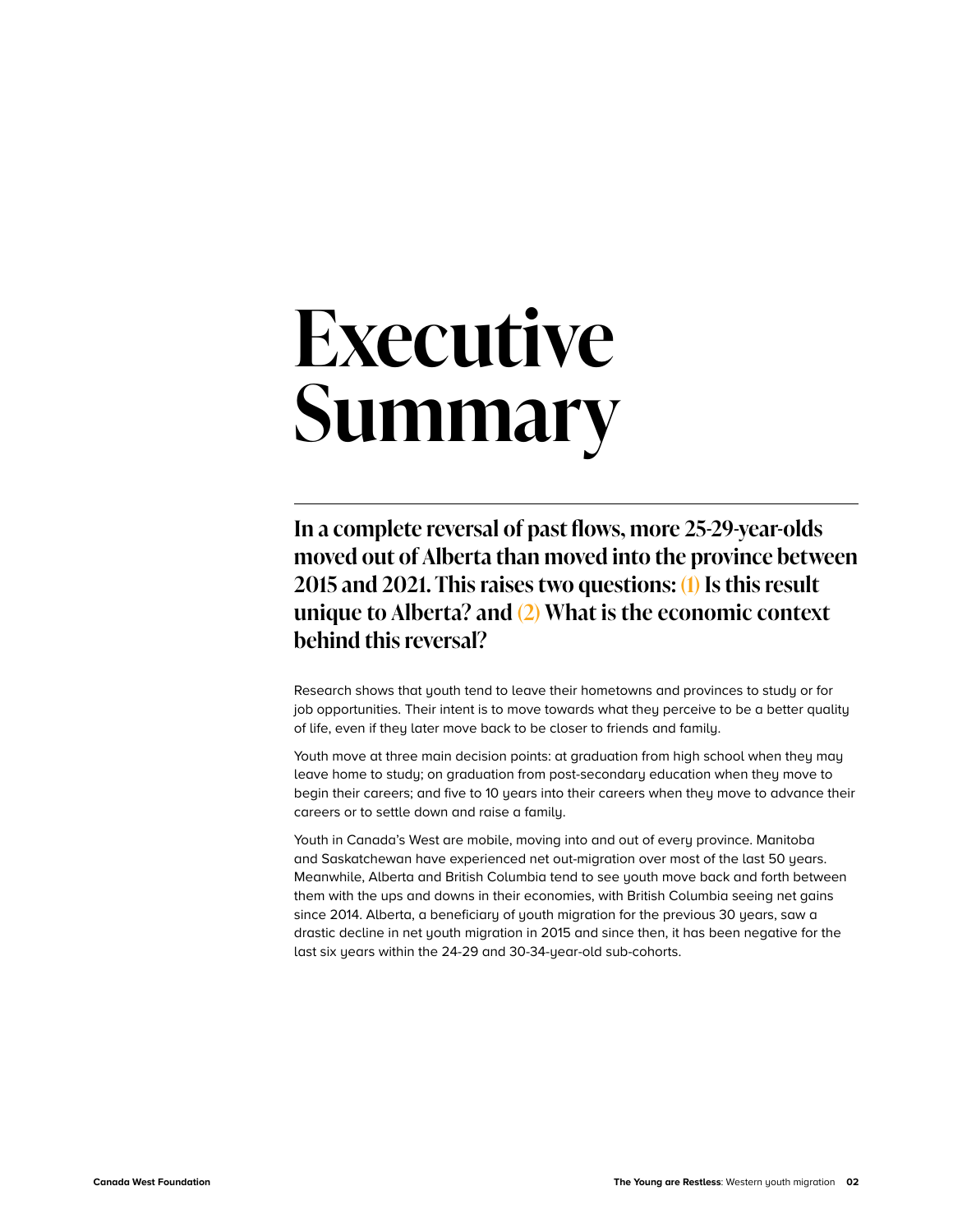## *Jobs are coming back*

**Jobs are coming back. Between the third quarters of 2019 and 2021, there was more growth in job vacancies in Saskatchewan (83 per cent) than in Manitoba (52 per cent), Alberta (63 per cent) and B.C. (48 per cent).** 

When job prospects are discouraging at home, youth respond by either moving to where they perceive more jobs to be available or by choosing to further their education. Indeed, more young Albertans have enrolled in post-secondary schools since 2015, when job prospects in Alberta deteriorated along with the drop in oil prices. Meanwhile, enrolment of domestic students fell in the other western provinces.

B.C. led the West in all job growth between 2010 and 2019. It had the best prospects for youth between 2015 and 2019 when unemployment fell to six per cent in 2018, while in the Prairie provinces it hovered above 10 per cent. During the pandemic youth in Saskatchewan fared the best, but all provinces saw spikes in youth unemployment.

However, jobs are coming back. Between the third quarters of 2019 and 2021, while job vacancies grew in every sector in at least one western province, there was more growth in job vacancies in Saskatchewan (83 per cent) than in Manitoba (52 per cent), Alberta (63 per cent) and B.C. (48 per cent). But B.C. is still attractive to youth. In the third quarter of 2021, in some well-paying sectors (e.g., information and cultural technology, professional, scientific and technical services and health care) B.C. offered higher wages and had more than twice as many job vacancies as Alberta.

On average, youth wages remain higher in Alberta. In 2019 the premium was \$8,000 for 25-34-year-olds. Since 2012 the gap in youth wages for 16-24-year-olds across the western provinces narrowed, as it did for all ages.

Economic forecasts predict that Alberta and B.C. will have strong growth (four per cent) in 2022. While Alberta will continue at that pace, Saskatchewan and Manitoba will beat B.C. in 2023 (over three per cent compared to B.C.'s 2.5 per cent).

Youth have been drawn to the higher numbers of jobs available in some sectors in B.C. and are apparently undaunted by the higher cost of living in its major cities. Rents are higher, rental vacancies are lower, and home purchases much more expensive in Vancouver and Victoria than anywhere in the Prairies, yet youth still move there. The numbers also show that youth have left small cities and rural areas of Saskatchewan and Alberta, while the number of youth in small cities in British Columbia has grown.

Canada West Foundation's companion report, *Work to Live* took a deep dive into young Albertan's choice about where to live that shows that while they weigh economic factors, they consider other factors too. Some youth in Alberta perceive that not only their job and career prospects, but also their quality of life will be better in another province.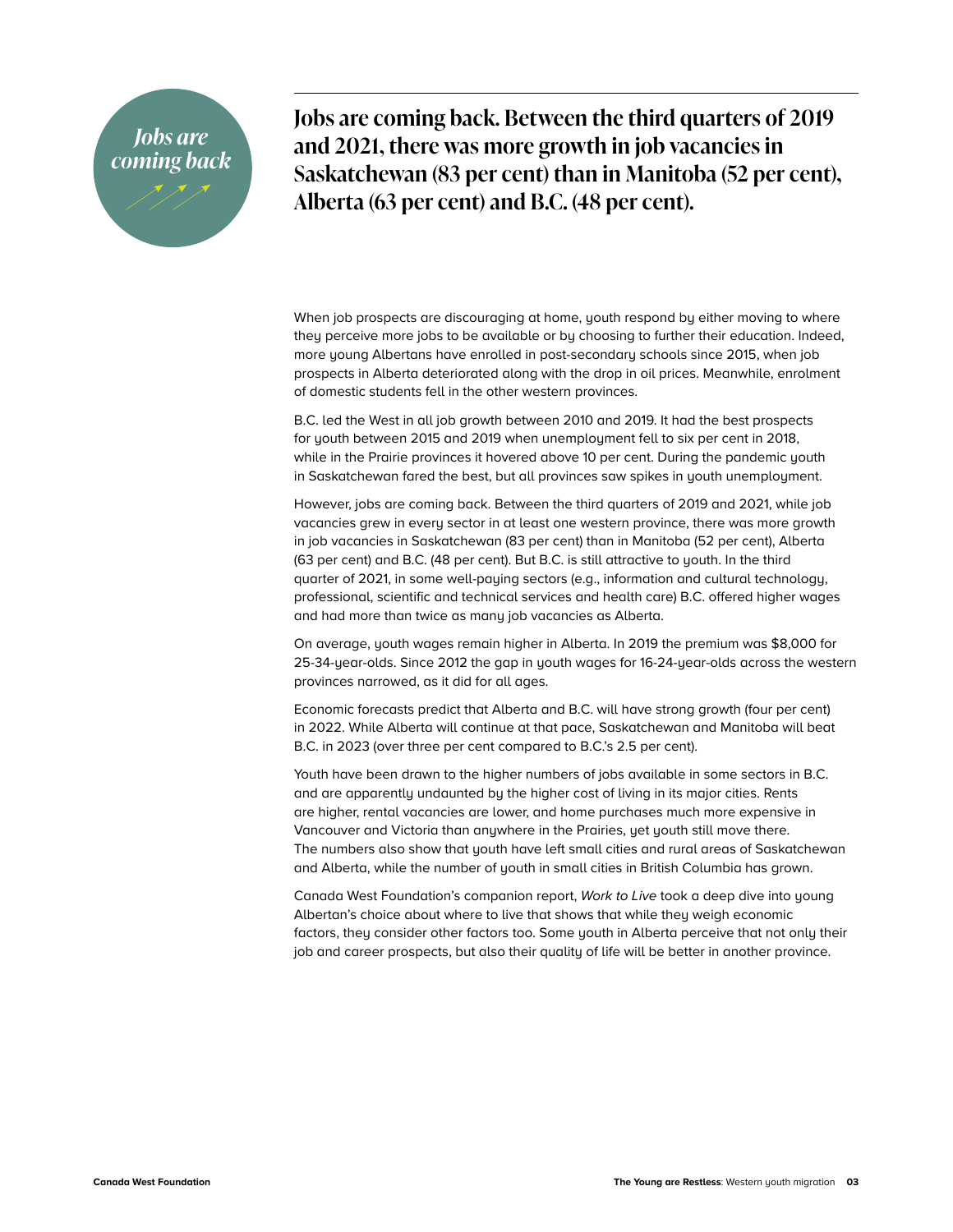## <span id="page-5-0"></span>**Introduction**

From news and opinion columns to corporate and kitchen tables, there have been many recent stories about young people who have moved out of Alberta with no plans to return.

An investigation of the issue confirmed these stories, and uncovered a larger story. Alberta is not alone among the western provinces. Manitoba and Saskatchewan have had net losses in most of the last 50 years. While Alberta has recently experienced a net negative flow of young people, the province has generally been a beneficiary of young people's migration. The data show that net migration has ebbed and flowed with the fortunes of the oil and gas sector. Meanwhile, the flow of youth into and out of British Columbia has most often been positive and is usually counter cyclical to Alberta's. In 2020, youth from all Prairie provinces moved as far West as they could go.

This paper tells the story of youth interprovincial migration and the economic situation across the West that has contributed to it.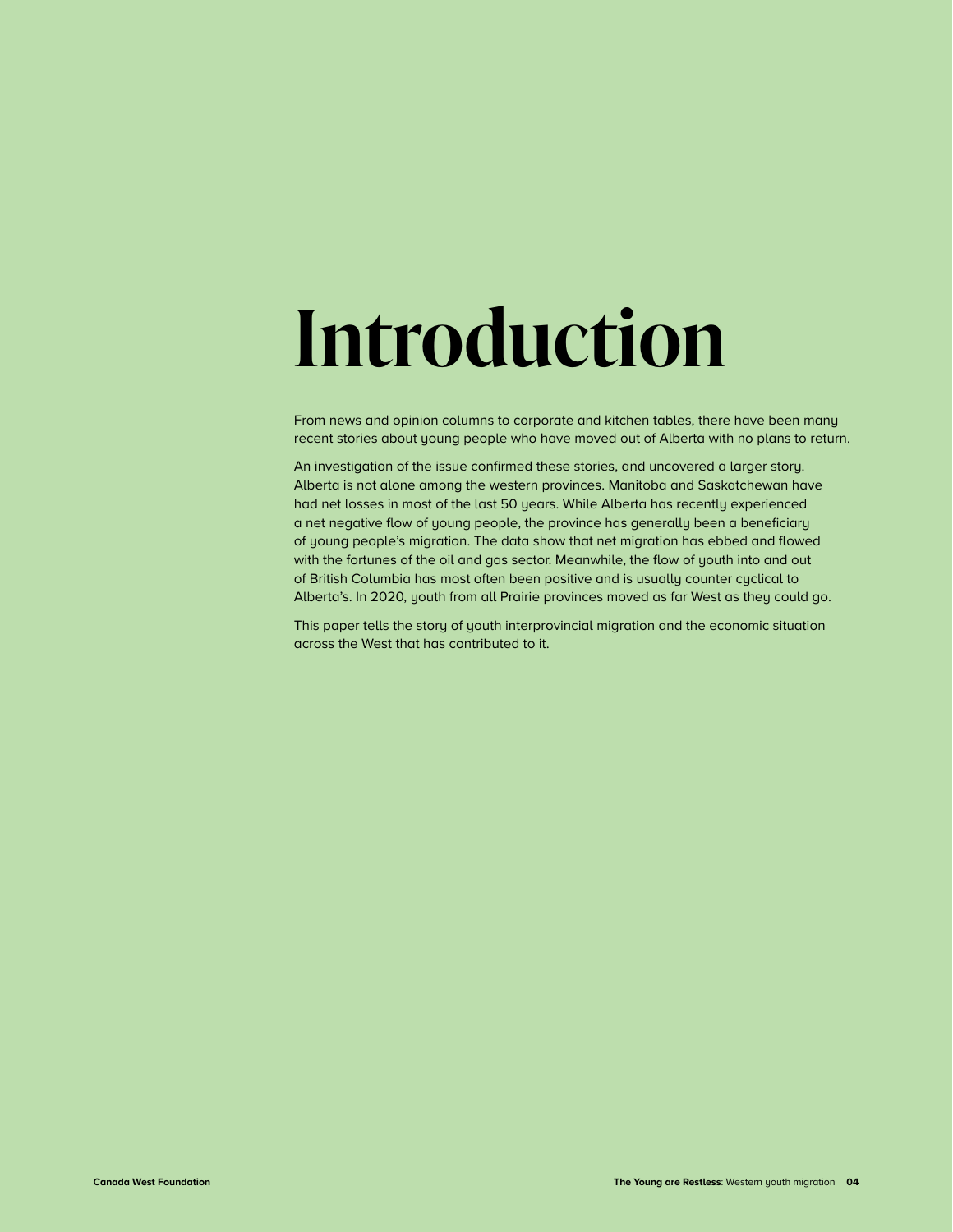## <span id="page-6-0"></span>**Interprovincial Migration**

## **International immigration is the largest controllable driver of population growth, but interprovincial migration is the most important metric.**

This is because while international immigration numbers are predicated on government policy, interprovincial migration is driven by individual preferences, values and economic opportunity. International immigration policies will be less beneficial to a province if youth and highly skilled people, including immigrants, leave for other jurisdictions through interprovincial migration.

That said, people have always moved back and forth between Canadian provinces, drawn to real and perceived economic advantages and the lure of a better quality of life including proximity to family. Interprovincial migration across Canada in the 1970's averaged more than 350,000 individuals per year and hit a peak of 438,000 in 1974-75. In general, however, it has held steady between 250,000 and 300,000 persons per year across the country for the last couple of decades.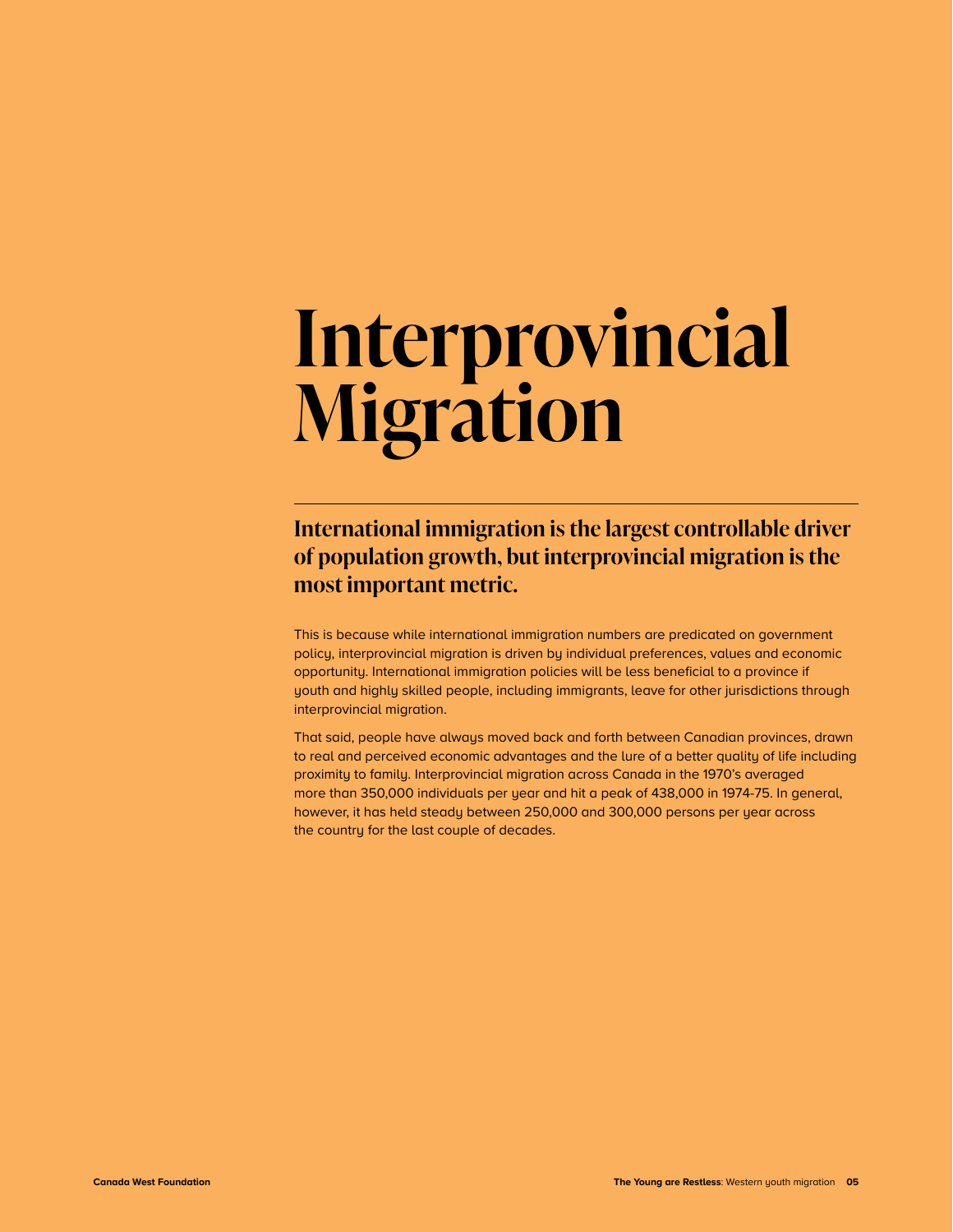## <span id="page-7-0"></span>**Western Interprovincial Migration (all ages)**

Over the last 50 years, the West has seen hundreds of thousands of people come and go. While Alberta and British Columbia have been big net gainers over this period, Saskatchewan and Manitoba have never been the beneficiaries of interprovincial migration in the same way, as demonstrated in Figure 1.

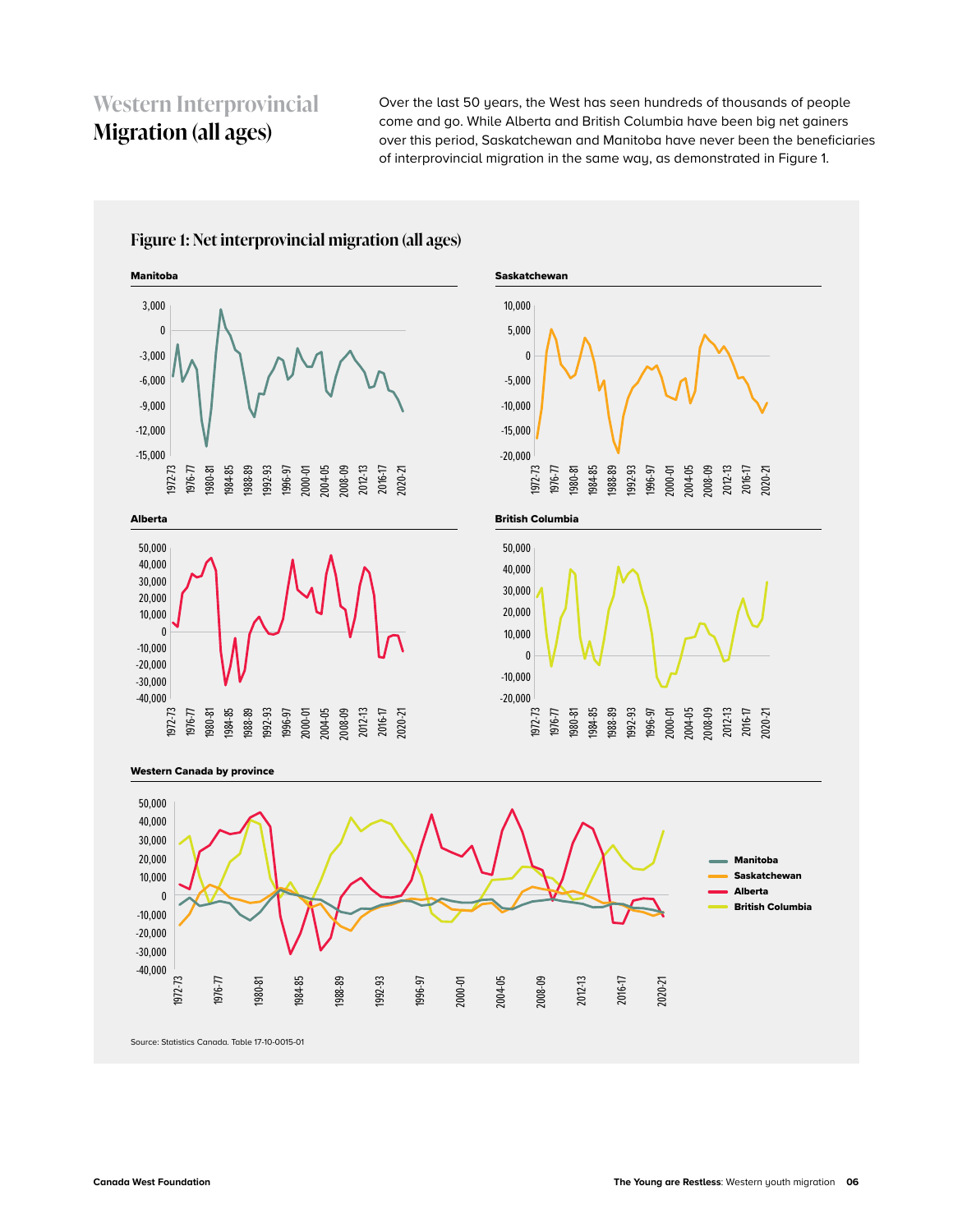## <span id="page-8-0"></span>**Western Interprovincial Youth Migration**



#### **Figure 2: Net interprovincial migration (aged 15-34)**

Source: Statistics Canada. Table 17-10-0015-01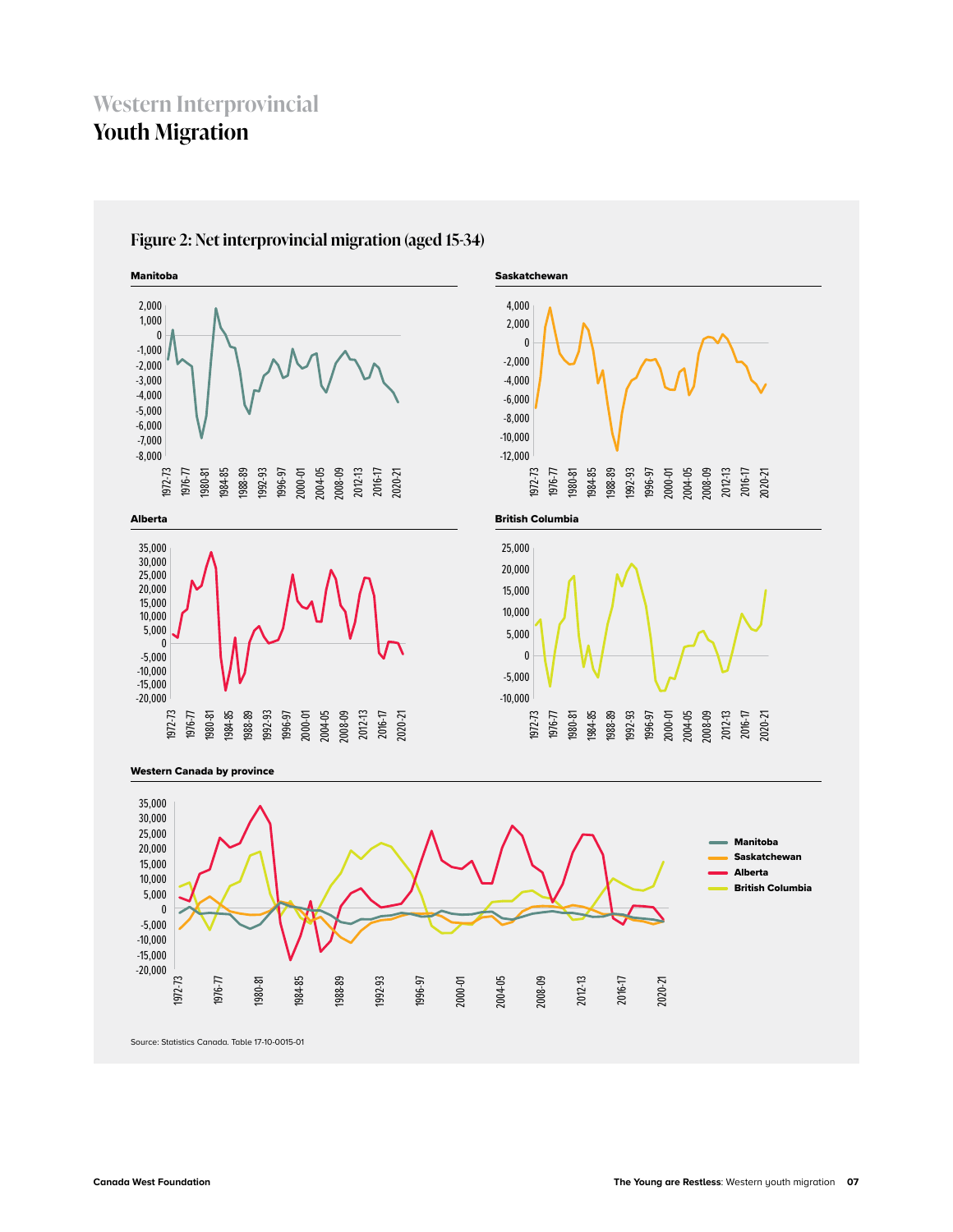## **Share of net migration by young adults for the western provinces over the past ten years (aged 15-34)**



### **Western interprovincial youth migration**

Youth are even more mobile than the general population. Figure 2 breaks out the net migration of young adults aged 15-34 for the western provinces. Over the past ten years 57 per cent of Alberta's net migration has been the 15-34-year-old age group. Alberta's youth migration share is higher than its western counterparts; in Manitoba it is 52 per cent, for Saskatchewan 49 per cent and in British Columbia it is 48 per cent.

A look at sub-sets of the youth cohort tells an even more interesting story. While youth are often defined as being aged 15-29, here we also look at the numbers of 30-34-year-olds who leave the Prairie provinces and head elsewhere. This sub-group is more likely to settle down in their new province. Figures 3, 4, 5 and 7 show interprovincial youth migration for each province in more detail.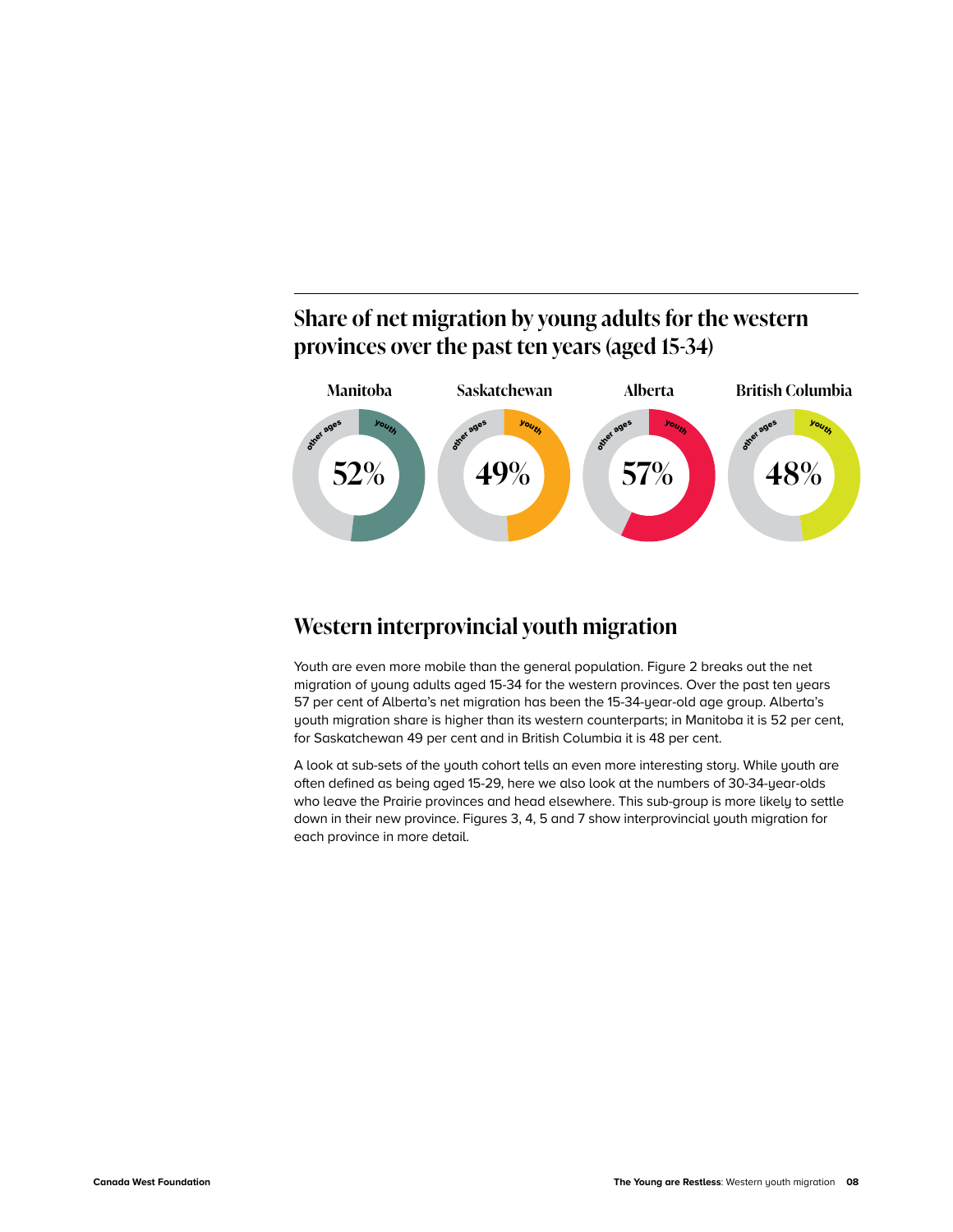## <span id="page-10-0"></span>**Manitoba Interprovincial Migration**

**There has been a recent uptick in out-migration of youth that is most pronounced in the 25–29-year-old cohort. In-migration has steadily declined since 1984.** 

#### **Figure 3: Manitoba interprovincial youth migration by age segment**



-2,500 -2,000 -1,500

1972-73

Source: Statistics Canada. Table 17-10-0015-01

1976-77

1980-81

1984-85

1988-89

1992-93

1996-97

2000-01

2004-05

2008-09

2012-13

2016-17

2020-21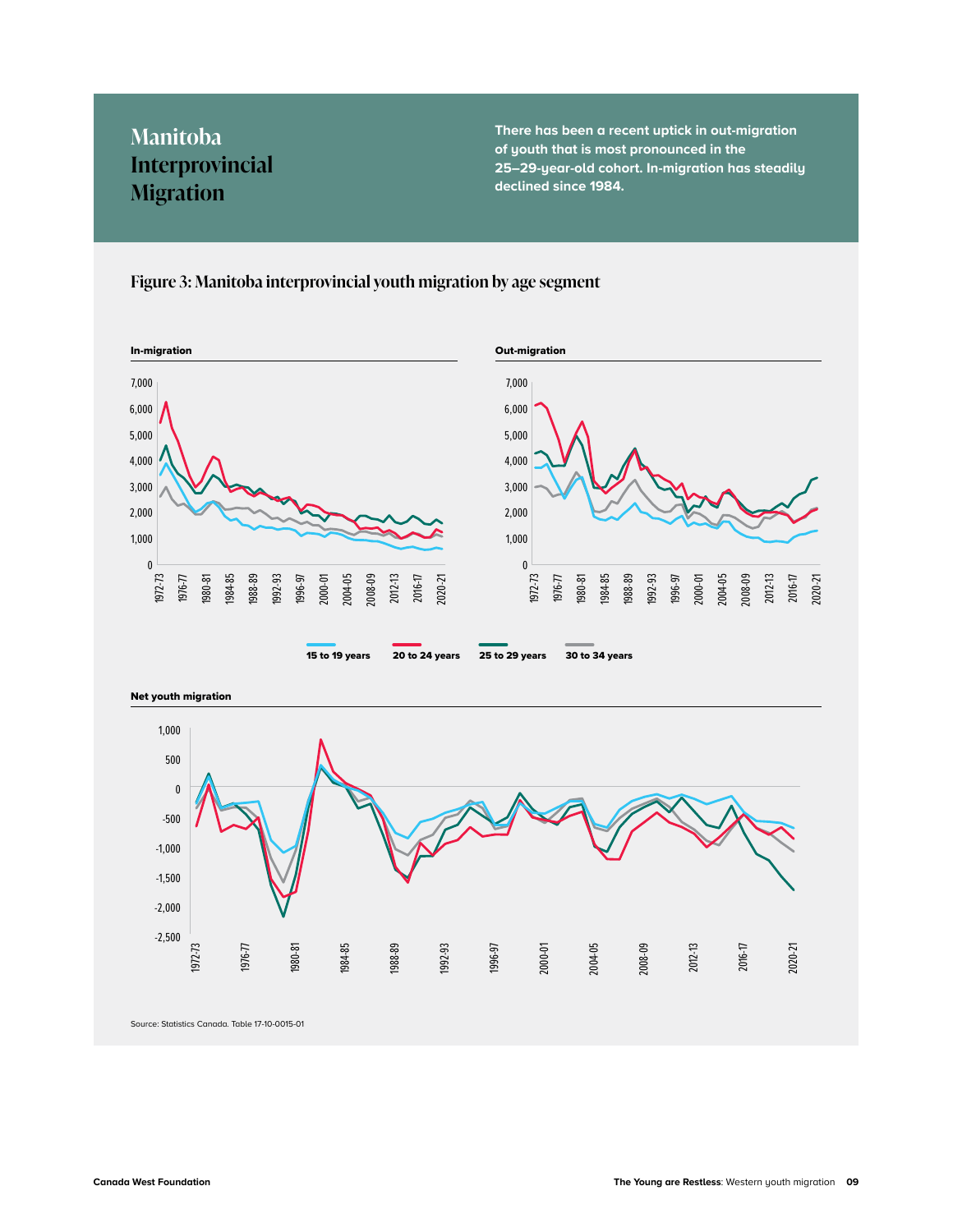## **Interprovincial Migration**

<span id="page-11-0"></span>**As in Manitoba, there has been a recent increase in Manitoba, there has been a recent increases Saskatchewan and Saskatchewan and Saskatchewan and Saskatchewan <br>
<b>Saskatchewan in out-migration in the 25–29-year-old cohort.** 

#### **Figure 4: Saskatchewan interprovincial youth migration by age segment**





Source: Statistics Canada. Table 17-10-0015-01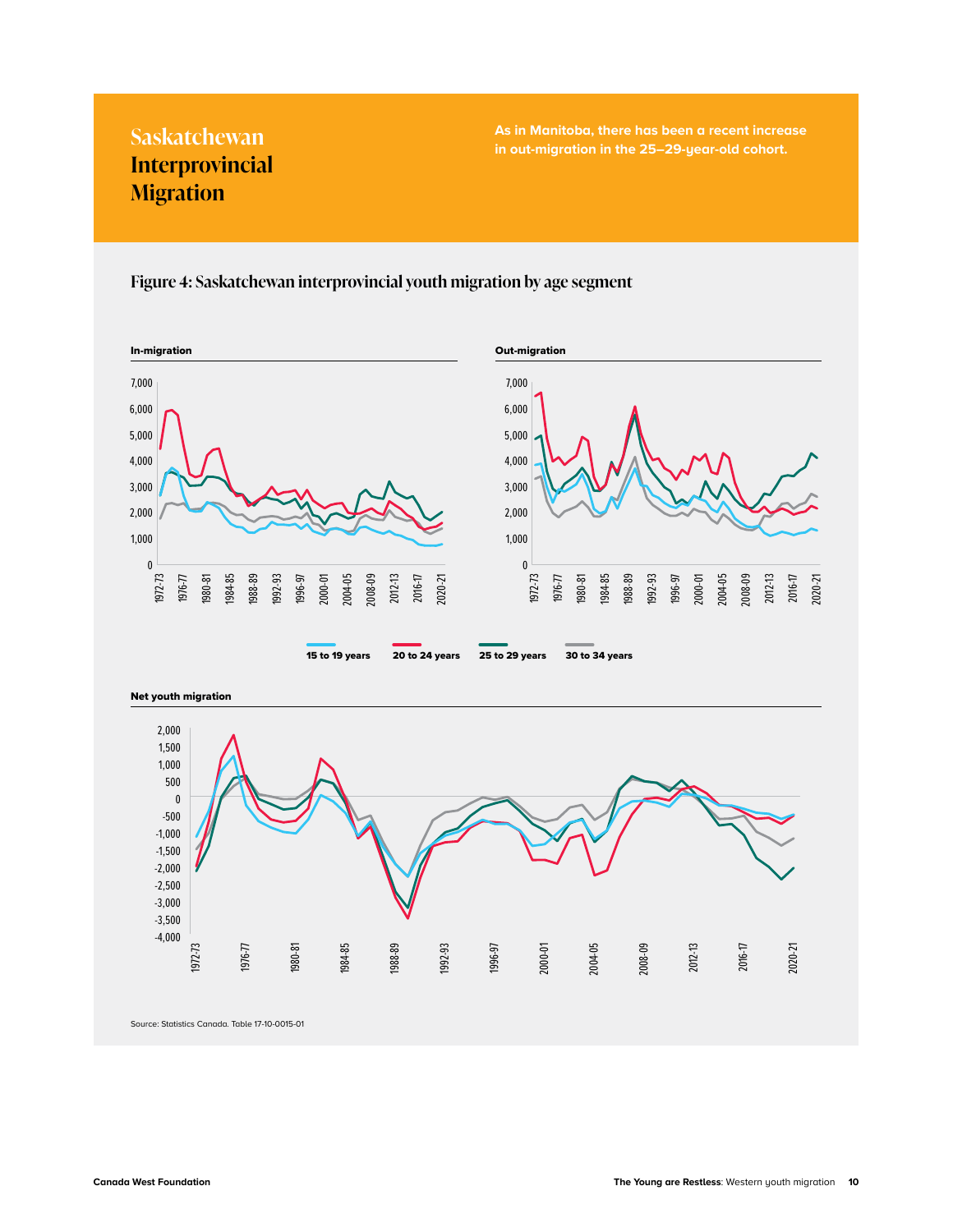## <span id="page-12-0"></span>**Alberta Interprovincial Migration**

**Net migration of youth since 2015 has been either negative or close to zero after being positive for more than 30 years.** 



#### **Figure 5: Alberta interprovincial youth migration by age segment**



#### **Figure 6: Alberta youth migration compared to oil prices**



The relationship between youth net migration in and out of Alberta has been closely correlated with the rise and fall in oil prices as shown in Figure 6. In recent years, as the cyclical nature of the oil and gas sector responds to global shifts in demand for fossil fuel, Alberta has lost some highly skilled people. These workers have been the key resource that drove growth in the economy.

Source: [https://inflationdata.com/articles/inflation-adjusted-prices/historical-crude](https://inflationdata.com/articles/inflation-adjusted-prices/historical-crude-oil-prices-table/)[oil-prices-table/](https://inflationdata.com/articles/inflation-adjusted-prices/historical-crude-oil-prices-table/). Statistics Canada. Table 17-10-0015-01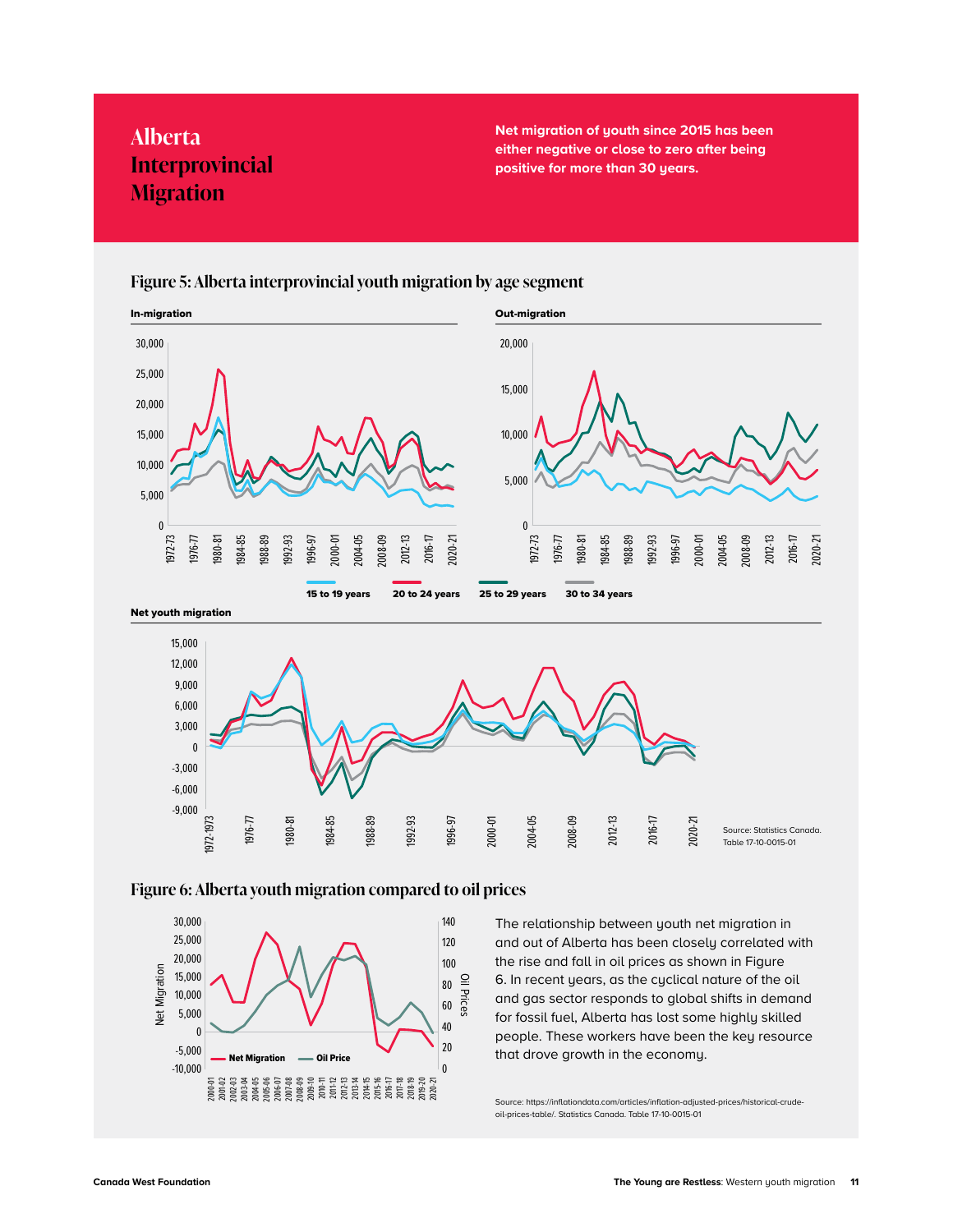## <span id="page-13-0"></span>**British Columbia Interprovincial Migration**

**Large numbers of young people have moved into British Columbia. Like Alberta, British Columbia has, over the last 50 years, seen net inflows and outflows of youth, often in a counter-cyclical pattern to that of Alberta.** 

#### $\theta$ 5,000 10,000 15,000 1980-81 1984-85 1988-89 1992-93 1996-97 2000-01 2004-05 2008-09 2012-13 2016-17 2020-21 1972-73 1976-77  $\mathbf 0$ 4,000 8,000 12,000 1980-81 1984-85 1988-89 1992-93 1996-97 2000-01 2004-05 2008-09 2012-13 2016-17 2020-21 1972-73 1976-77 In-migration Out-migration 15 to 19 years 20 to 24 years 25 to 29 years 30 to 34 years

**Figure 7: British Columbia interprovincial youth migration by age segment**



Source: Statistics Canada. Table 17-10-0015-01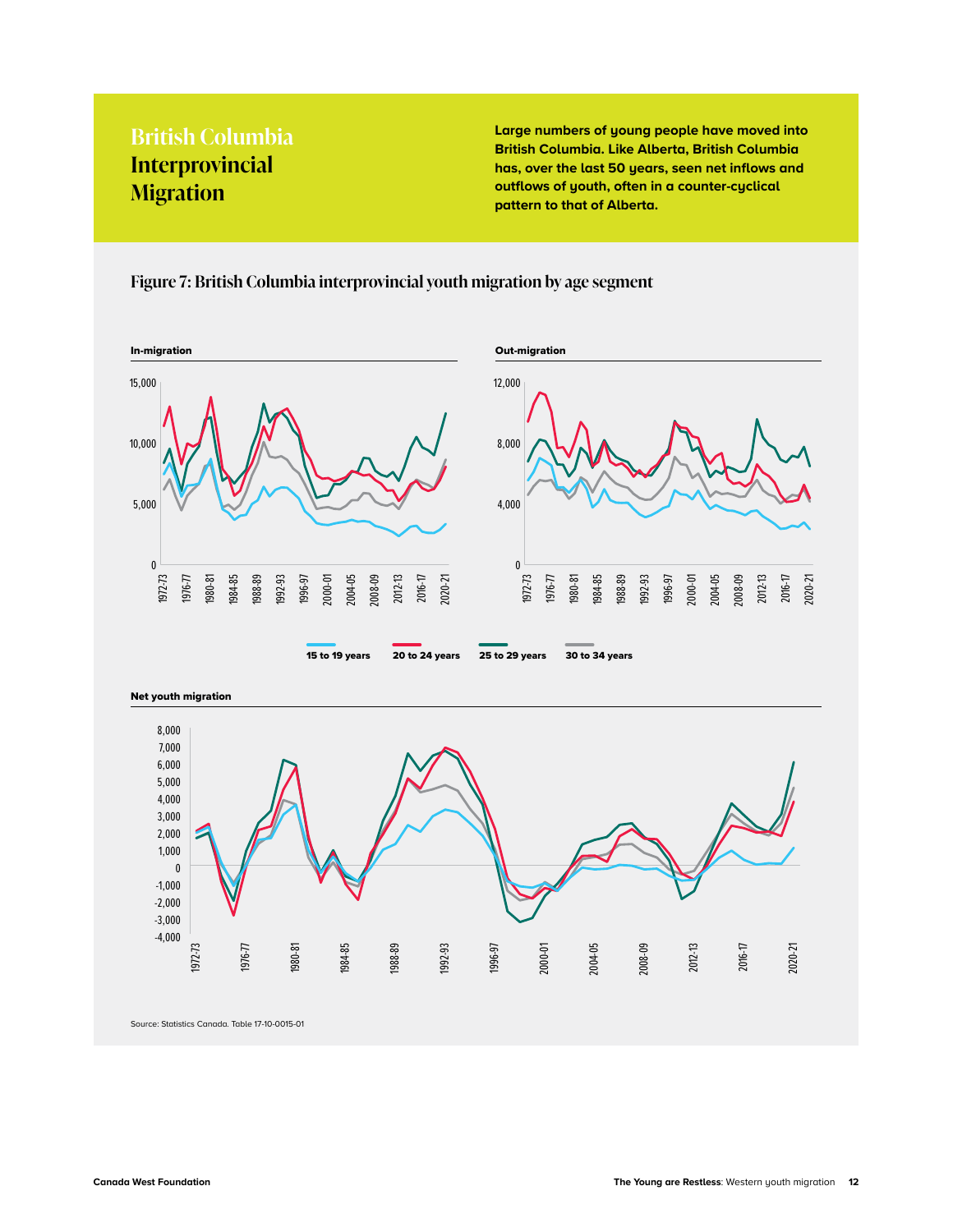## <span id="page-14-0"></span>**Where do they go when they leave home?**

Manitobans most often move to either Ontario or Alberta with Ontario overtaking Alberta as the primary destination in 2015-2016. Saskatchewan residents' migration to Ontario and British Columbia has grown steadily since 2014-2015; however, Alberta remains the primary destination.

Unsurprisingly, given the crash in oil prices in 2014-15 which drove many workers to 'go home,' outbound Alberta migration peaked for most destination provinces in the 2015-2017 period. Normally, Albertans move to either British Columbia or Ontario; but since 2018 British Columbia has been the preferred destination for Albertans.

Outbound migration from British Columbia has been in decline for all destinations since 2011-12. While Alberta remains the most popular destination, those numbers declined substantially since 2015.

Migrants have moved between Alberta and British Columbia through the years (Figure 8). However, since 2014 substantially more people have moved to British Columbia from Alberta than the other way round.

Youth are mobile. Research has shown that youth move at three major inflection points in their lives. First, for post-secondary education; second, after graduation for their first career job; and third, to settle down in a careeradvancing role or to raise a family  $-$  sometimes both.<sup>1</sup>

The largest sub-cohorts of youth who have migrated to other provinces in the recent past are those in the age groups 24-29 and 30-34. Their primary motive for migration is better economic opportunities.

But is the grass really greener on the other side of provincial borders?

#### **Figure 8: Movement of people between British Columbia and Alberta**



Source: Statistics Canada. Table: 17-10-0022-01



**Since 2014 substantially more people have moved to British Columbia from Alberta than the other way round.**





1 David Finch et al: Calgary at the Precipice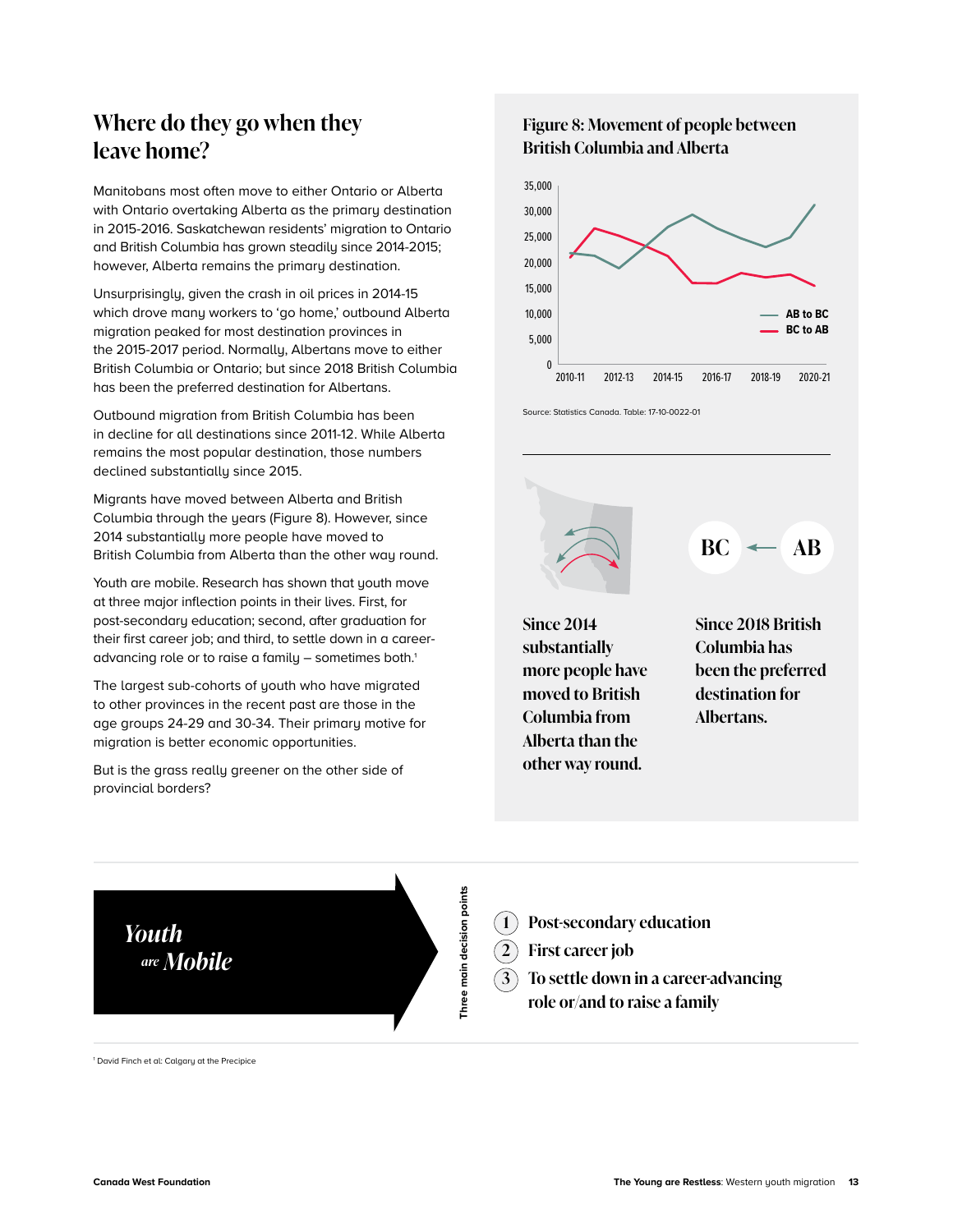## <span id="page-15-0"></span>**The Economic Context**

**To understand why youth are willing to move back and forth across the West and why British Columbia has recently become so attractive, we looked at selected economic drivers.**

**First a look at job prospects.**

#### Unemployment

After 2001, youth unemployment was often the lowest in Alberta and Saskatchewan and between 2009 and 2013 it was highest in British Columbia. Things began to change in 2013. Unemployment fell rapidly in British Columbia as its economy began to grow and then rose in Alberta and Saskatchewan due to the 2014 crash in oil prices. Pandemic-fueled unemployment was an issue for many people; however the youth demographic was hit particularly hard. All western Canadian provinces hit historic highs for youth unemployment during the height of the pandemic; in Alberta it reached 21.7 per cent (Figure 9).

Figure 10 shows how youth net migration (aged 15-34) is impacted by unemployment rates. When employment increases in a province, youth move in to fill the demand for labour and vice versa.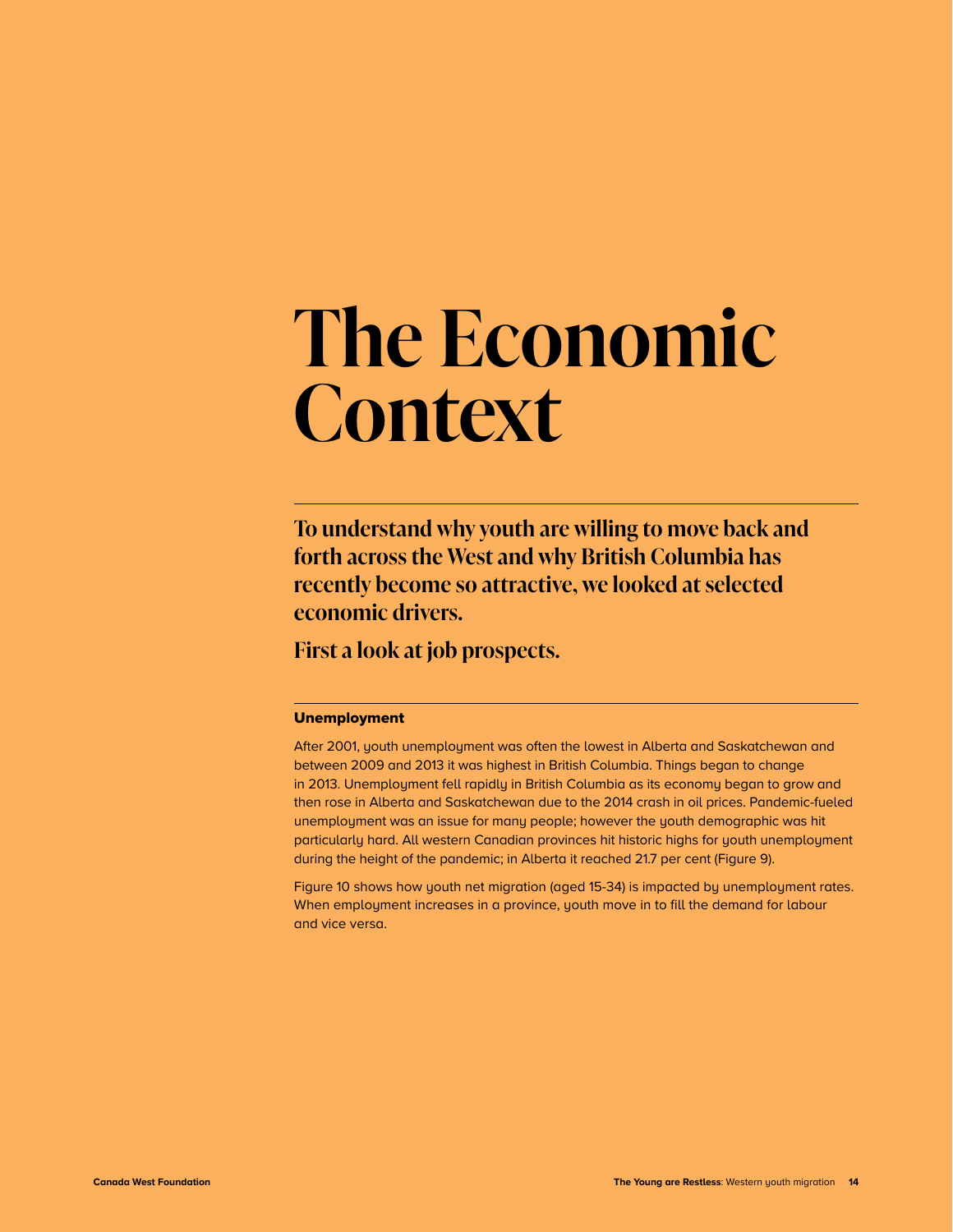





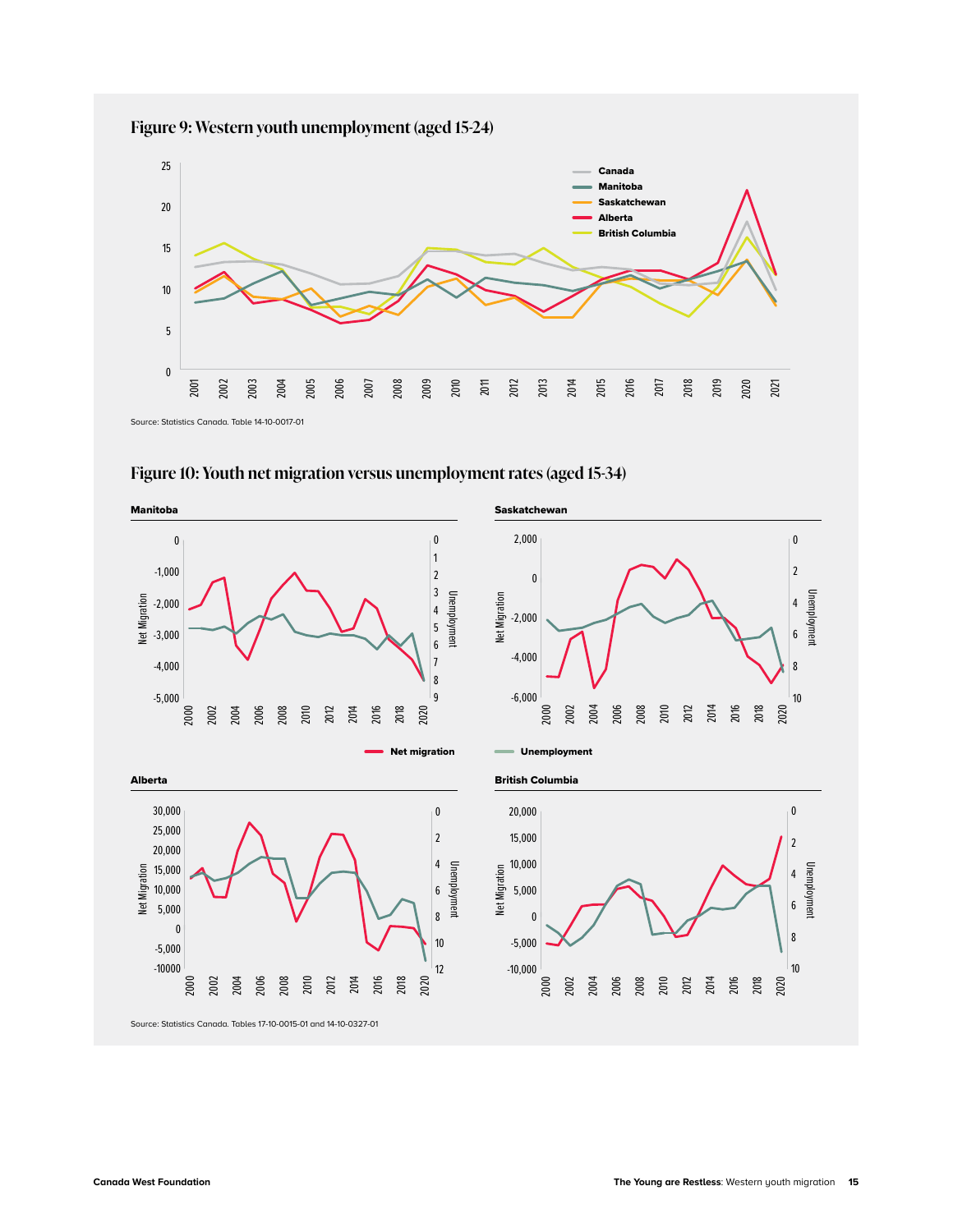## <span id="page-17-0"></span>**The Economic Context**

Manitoba does not see swings in youth migration the way Alberta and British Columbia do, nor does it see large swings in unemployment levels. However, there remains a relationship between higher unemployment and higher levels of interprovincial net migration. Conversely, lower unemployment is related to fewer youth leaving the province.

For Saskatchewan, sustained unemployment below five per cent has triggered positive interprovincial migration for the province. Unemployment above six per cent has a negative impact on net migration typically leading to lower levels of youth migration.

While unemployment spiked higher in every province during the early months of the pandemic, Alberta in non-pandemic times has had the highest volatility in its unemployment rate, ranging from 3.6 per cent to 11.4 per cent over the past 20 years. Interprovincial net migration is also highly volatile and follows unemployment levels closely. Unemployment levels below five per cent have led to peaks in net migration while unemployment levels above six per cent lead to significant drops in net migration.

British Columbia shows a strong relationship between unemployment and net interprovincial migration. However, that relationship appears to have weakened since 2015. The province is very attractive to young adults for more than just economic reasons.

In 2021, youth unemployment rates have come back to more normal levels and have the potential to improve in the future as job vacancies in many sectors are on the rise.

Another choice that youth often take during times of high youth unemployment is to head back to school.

#### Enrolment in post-secondary education

Post-secondary education (PSE) enrolment rose substantially in Alberta over the downturn in 2015-19, but not in Saskatchewan (Table 1). (Note, for the next few tables Canada and Ontario are included for comparison.)

#### Table 1: Change in PSE enrolments (2015-2019)

| Canada | ΟN    | <b>MB</b> | <b>SK</b> | AB.  | ∖ BC' |
|--------|-------|-----------|-----------|------|-------|
| 6.3%   | 10.3% | 2.9%      | 1.0%      | 9.8% | 8.8%  |

Source: Statistics Canada. Table: 37-10-0015-01

During downturns, students enrol in PSE anticipating that more education will prepare them for better jobs in the economy. However, the PSE sector has been under financial stress in recent years and many institutions have turned to international students to help fill budget gaps. Consequently, the growth in international students over the period was substantial, as shown in Table 2.

#### Table 2: Growth in international students (2015-2019)

| Canada ' | ON    | <b>MB</b> | <b>SK</b> | AВ    | <b>BC</b> |
|----------|-------|-----------|-----------|-------|-----------|
| 69.7%    | 99.9% | 41.4%     | 37.2%     | 41.0% | 57.4%     |

Source: Statistics Canada. Table: 37-10-0015-01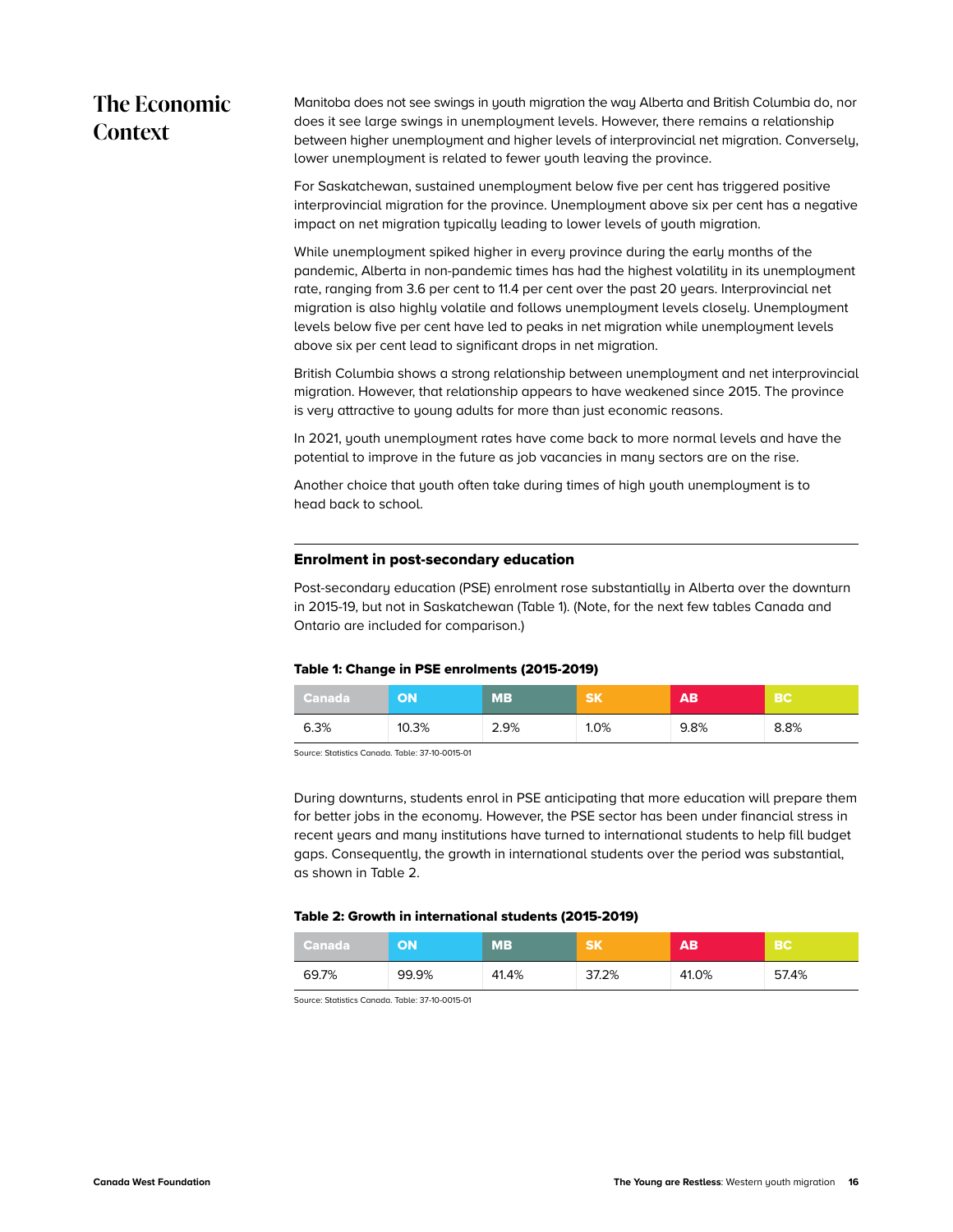When the numbers of international students are removed from total enrolments, only Alberta has a rise in domestic enrolments over the period (Table 3).

| Table 3: PSE enrolments of domestic students (2015-2019) (% change) |  |
|---------------------------------------------------------------------|--|
|---------------------------------------------------------------------|--|

| Canada <sup>1</sup> |         | <b>MB</b> | <b>SK</b> | AB.  | <b>BC</b> |
|---------------------|---------|-----------|-----------|------|-----------|
| $-1.6%$             | $-1.6%$ | $-2.3%$   | $-2.6%$   | 6.5% | $-0.8%$   |

Source: Statistics Canada. Table: 37-10-0015-01

International students have been netted out of the totals because while roughly a quarter of them go on to become permanent residents after graduation and enter the workforce, the rest leave the country. As well, the net figures make comparisons easier – some provinces outside of the prairies have invested heavily in attracting international students.

As mentioned earlier, youth sometimes migrate to attend post-secondary schools. In 2018-19, about 12 per cent of British Columbia's post-secondary students were from other provinces and territories, while Alberta, Saskatchewan and Manitoba numbers were about 10, 11 and eight per cent respectively.

The Prairie provinces still have proportionately fewer PSE graduates than British Columbia (and Ontario and Canada as a whole). Table 4 shows the number and share of people aged 15-29 that graduated from PSE between 2015 and 2019 (total domestic graduates only).

|                                               | <b>Canada</b> | <b>ON</b> | <b>MB</b> | <b>SK</b> | AB.     | <b>BC</b> |
|-----------------------------------------------|---------------|-----------|-----------|-----------|---------|-----------|
| <b>2019 Population</b><br>aged 15-29          | 7,216,357     | 2,937,380 | 282.212   | 227.104   | 850.778 | 979.778   |
| <b>Domestic PSE</b><br>graduates<br>2015-2019 | 2,324,106     | 918.162   | 56.826    | 48.255    | 195.867 | 276.351   |
| <b>Share</b>                                  | 32.2%         | 31.3%     | 20.1%     | 21.2%     | 23.0%   | 28.2%     |

Table 4: Domestic graduates (2015-2019) out of the potential youth population in 2019

Source: Statistics Canada Tables 37-10-0164-01 and 17-10-0005-01

To meet the demands of the West's new economy, this must change. While enrolments are up, Tables 1-4 show that the Prairies still have a steep climb to meet the current Canadian average of new graduates entering the economy. When the economy was stronger, Alberta imported skilled talent educated in other provinces and countries.

Once they graduate from high school or PSE, almost every young adult enters the workforce full-time. Next, we looked at which segments of the economy had their best job prospects.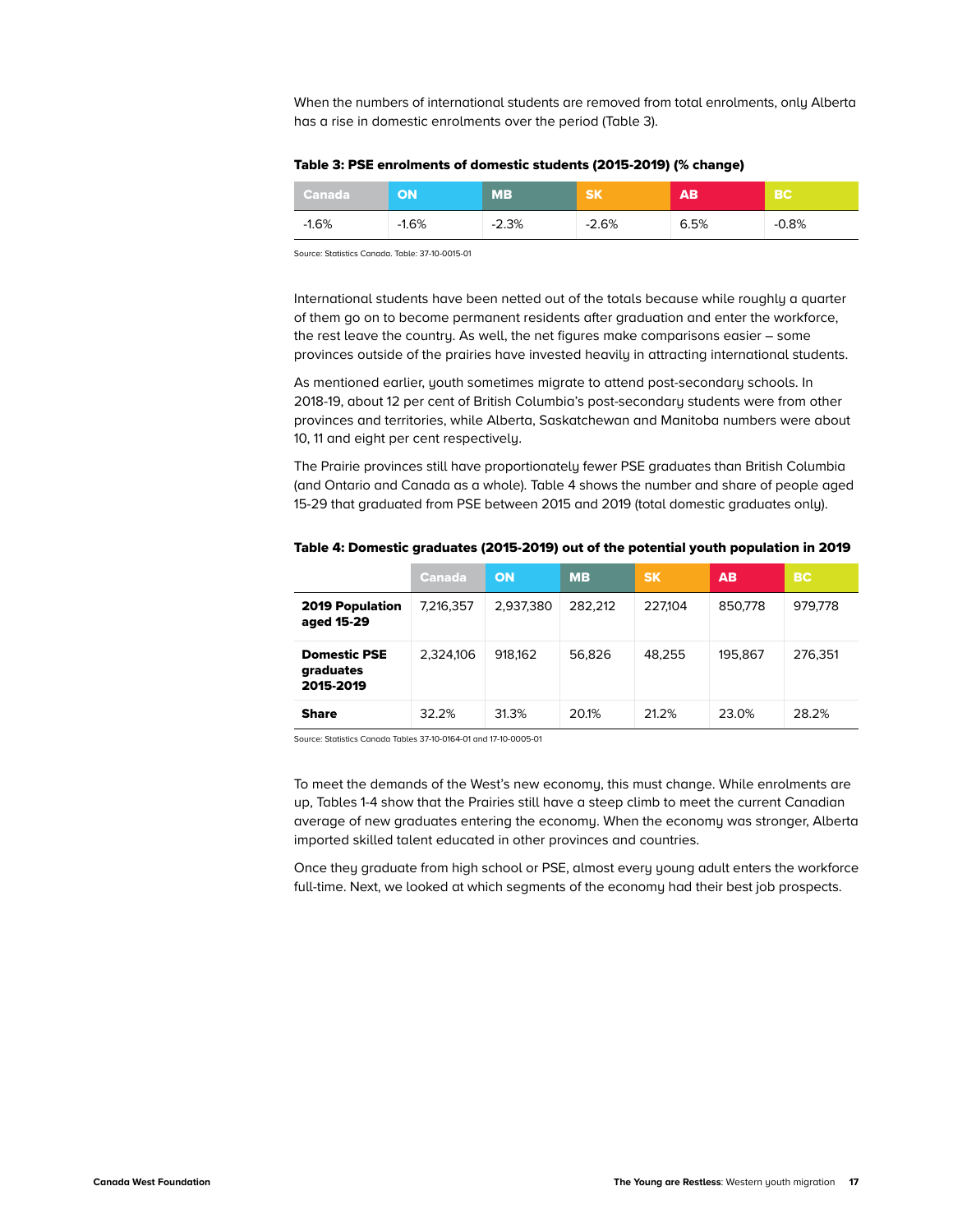<span id="page-19-0"></span>

**British Columbia's job growth outpaced that of the country between 2010 and 2019, which accounts for some of its** attractiveness to young working-aged adults. **attractiveness to young working-aged adults.** *Job growth*

#### Job growth by sector

Overall, Canadian job growth between 2010 and 2019 was driven by growth in the services sector as Table 5 demonstrates.

#### Goods-producing sector

Growth in the Canadian goods-producing sector was driven by construction which was responsible for generating 94 per cent of jobs in the sector in 2010-2019. The largest source of growth in construction was in specialty trade contractors which increased by 126,000 jobs. The largest percentage growth was in other heavy and civil engineering construction which grew by 182 per cent.

The second-largest driver was the mining, quarrying and oil and gas extraction sector. The sector was driven by job growth in the metal or mining category (63 per cent growth). However, jobs directly involved with oil and gas extraction only grew by eight per cent and jobs that support the oil and gas sector fell by 11 per cent.

#### Services-producing sector

The service sector added 1.8 million jobs between 2010 and 2019. The largest percentage growth in service-producing was in transportation and warehousing with 28 per cent growth. In terms of actual jobs, health care and social assistance added the most positions with 465,000 jobs. Another major driver of job growth was in the professional, scientific, and technical services category which added 318,000 jobs throughout Canada.

Table 5 shows job growth in both the goods and service-producing sectors by province, with the subcomponents broken out. Agriculture, transportation and warehousing, and finance and insurance are the only sectors in which growth in British Columbia did not outpace growth in the country as a whole. Items highlighted in green show much higher sector growth in a western province than the Canadian average.

British Columbia's job growth outpaced that of the country for the period, which accounts for some of its attractiveness to young working-aged adults.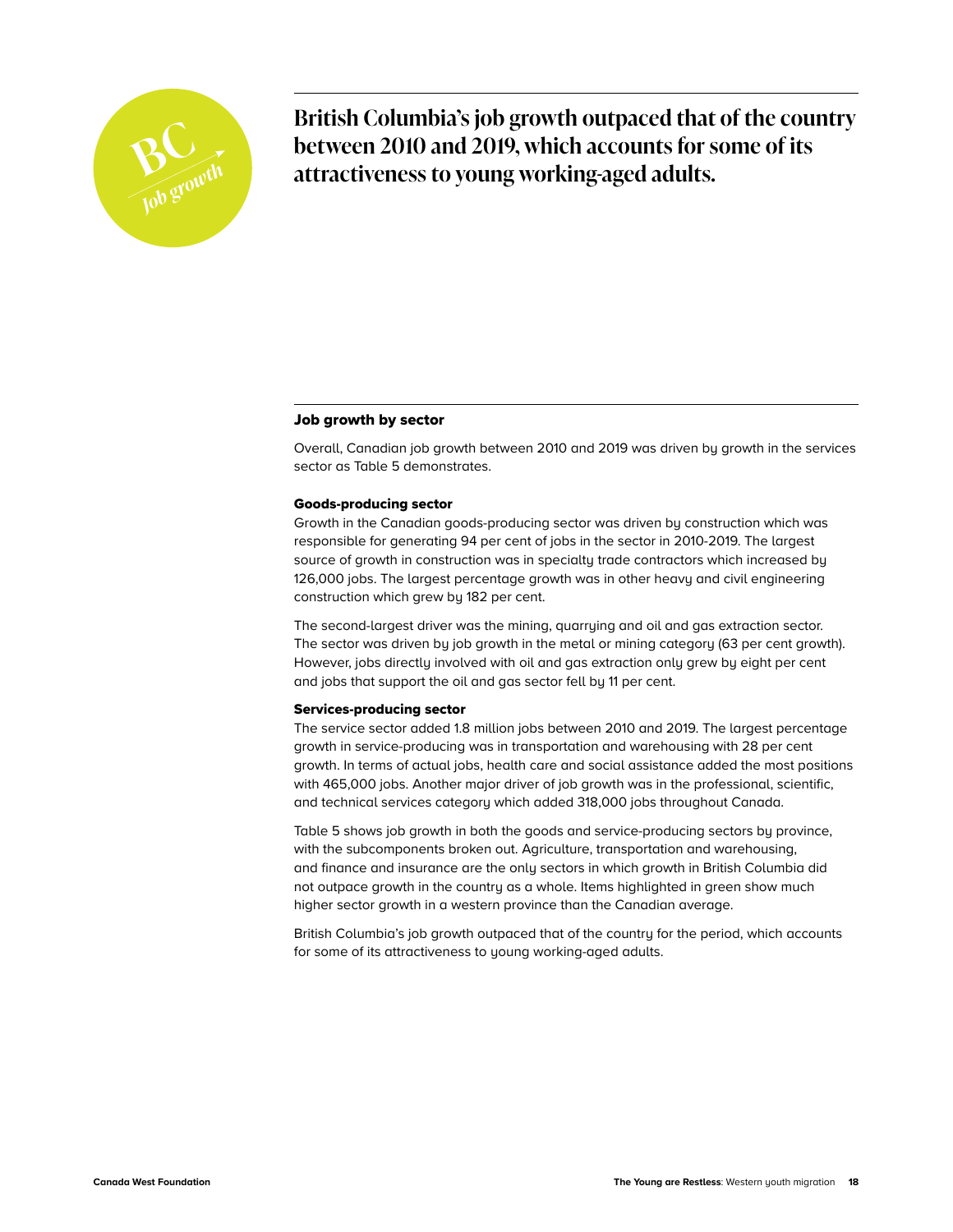#### Table 5: Change in job numbers and growth by sector, by province (2010-2019)

|                                                                | <b>Canada</b> |         | <b>MB</b> |          | <b>SK</b> |          | AB     |          | <b>BC</b> |         |
|----------------------------------------------------------------|---------------|---------|-----------|----------|-----------|----------|--------|----------|-----------|---------|
|                                                                | Jobs          | Growth  | Jobs      | Growth   | Jobs      | Growth   | Jobs   | Growth   | Jobs      | Growth  |
| Total, all industries (000's)                                  | 2,078.3       | 12.3%   | 48.0      | 7.90%    | 40.2      | 7.6%     | 258.2  | 12.8%    | 451.5     | 20.4%   |
| <b>Goods-producing sector</b>                                  | 246.9         | 6.6%    | 13.1      | 9.3%     | $-1.8$    | $-1.2%$  | 41.5   | 7.7%     | 78.1      | 18.0%   |
| <b>Agriculture</b>                                             | $-7.9$        | $-2.6%$ | $-0.8$    | $-3.0%$  | $-3.0$    | $-6.9%$  | $-0.6$ | $-1.2%$  | $-0.9$    | $-3.0%$ |
| Forestry and logging<br>and support activities<br>for forestry | $-2.0$        | $-3.9%$ | 0.0       | 0.0%     | $-0.2$    | $-22.2%$ | 0.5    | 15.6%    | 1.4       | 8.5%    |
| Mining, guarrying, and oil<br>and gas extraction               | 13.7          | 5.4%    | $-1.4$    | $-23.0%$ | $-2.7$    | $-10.8%$ | 2.4    | 1.8%     | 4.5       | 18.6%   |
| <b>Utilities</b>                                               | $-1.5$        | $-1.1%$ | $-1.0$    | $-13.3%$ | 1.8       | 40.9%    | 5.1    | 27.4%    | 1.4       | 12.3%   |
| Construction                                                   | 233.2         | 18.9%   | 11.7      | 29.7%    | 2.5       | 5.8%     | 28.7   | 14.2%    | 51.6      | 26.1%   |
| Manufacturing                                                  | 14.9          | 0.9%    | 4.5       | 7.4%     | $-0.4$    | $-1.3%$  | 5.4    | 4.2%     | 20.2      | 13.3%   |
| <b>Services-producing sector</b>                               | 1,831         | 13.9%   | 34.9      | 7.5%     | 42.0      | 11.0%    | 216.8  | 14.6%    | 373.4     | 21.0%   |
| <b>Wholesale trade</b>                                         | 8.1           | 1.3%    | $-3.3$    | $-15.3%$ | 1.7       | 8.0%     | 8.7    | 11.5%    | 8.6       | 10.7%   |
| <b>Retail trade</b>                                            | 146.6         | 7.1%    | 0.2       | 0.3%     | $-1.3$    | $-2.1%$  | 12.4   | 5.3%     | 26.3      | 9.3%    |
| <b>Transportation</b><br>and warehousing                       | 226.9         | 28.0%   | 6.3       | 17.7%    | 0.7       | 2.8%     | 25.3   | 23.3%    | 29.2      | 24.8%   |
| <b>Finance and insurance</b>                                   | 77.7          | 10.1%   | $-0.4$    | $-1.6%$  | $-0.7$    | $-3.2%$  | $-9.9$ | $-14.3%$ | 7.4       | 7.8%    |
| Real estate and rental<br>and leasing                          | 49.6          | 16.0%   | $-0.1$    | $-1.2%$  | 0.3       | 3.8%     | $-0.8$ | $-2.0%$  | 17.4      | 38.2%   |
| Professional, scientific<br>and technical services             | 318.8         | 26.2%   | 5.6       | 23.2%    | 3.9       | 17.0%    | 29.1   | 19.6%    | 67.2      | 41.1%   |
| Business, building and<br>other support services               | 82.0          | 12.0%   | 2.5       | 12.6%    | 3.5       | 29.2%    | 8.8    | 12.3%    | 21.0      | 22.2%   |
| <b>Educational services</b>                                    | 188.9         | 16.1%   | 4.2       | 8.9%     | 5.3       | 13.6%    | 26.2   | 20.7%    | 30.6      | 20.0%   |
| <b>Health care and social</b><br>assistance                    | 465.1         | 22.9%   | 15.2      | 17.0%    | 12.8      | 19.1%    | 70.1   | 32.6%    | 74.2      | 28.4%   |
| Information, culture<br>and recreation                         | 7.6           | 1.0%    | 1.0       | 4.6%     | 2.4       | 13.0%    | 0.1    | 0.1%     | 21.6      | 19.2%   |
| <b>Accommodation and</b><br>food services                      | 127.8         | 11.8%   | 1.4       | 3.4%     | 8.9       | 28.7%    | 14.7   | 11.4%    | 28.5      | 16.6%   |
| <b>Other services (except</b><br>public administration)        | 49.7          | 6.5%    | 1.1       | 4.17%    | 2.8       | 11.2%    | 9.6    | 9.6%     | 28.0      | 29.2%   |
| <b>Public administration</b>                                   | 82.3          | 9.0%    | 1.2       | 3.43%    | 1.7       | 11.0%    | 22.5   | 25.3%    | 13.3      | 12.6%   |
| <b>Working Age Population</b><br>Growth (000's)                | 1415.1        | 6.0%    | 75.8      | 9.3%     | 57.0      | 8.1%     | 310.5  | 11.7%    | 318.0     | 10.2%   |

**Higher sector growth in a western province than Canadian average** 

Source: Table: 14-10-0023-01 (formerly CANSIM 282-0008)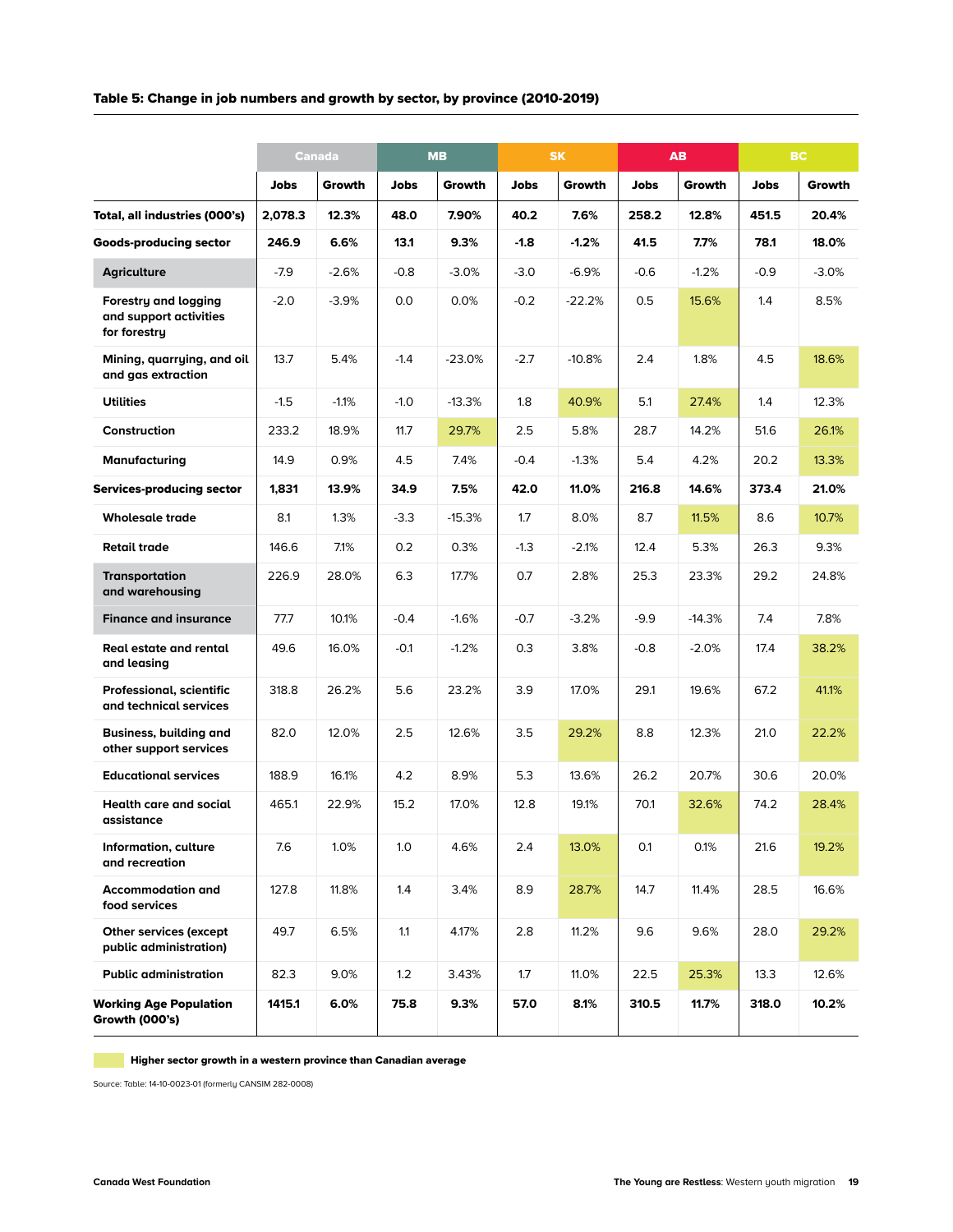<span id="page-21-0"></span>

**Some sectors have grown so quickly they experience large job vacancies. In Canada, vacancies reached an all-time high at the end of September 2021 with over one million jobs unfilled.**

#### Job vacancies

Vacancies in the West rose as much as 83 per cent during the recovery from the first phases of the pandemic. In Canada, vacancies reached an all-time high at the end of September 2021 with over one million jobs unfilled.<sup>2</sup>

Table 6 lists provincial job vacancy rates by sector in the third quarter of 2021 compared with the third quarter in 2019 – prior to the pandemic. Vacancies in mining, quarrying, and oil and gas extraction, construction, management, and healthcare and social assistance are well above pre-pandemic levels. The level of job vacancies (an indicator of labour shortages) can impact a sector's ability to grow. Labour shortages may cause an increase in wages, which in turn could attract young people – especially if youth already have or can acquire the competencies required to meet entry level jobs in relevant sectors.

While British Columbia also experiences many job vacancies, the highlighted items are sectors in the Prairie provinces where job vacancies have increased by more than they have in British Columbia. Employers in these sectors may be able to attract some young people back to the Prairies.

Table 7 shows that British Columbia has, in many sectors, more than twice as many job vacancies than Alberta (grey highlights) and in some sectors offers higher wages too (green highlights). Both contribute to the province's attraction to young talent.

2<https://www150.statcan.gc.ca/n1/daily-quotidien/211125/dq211125a-eng.htm>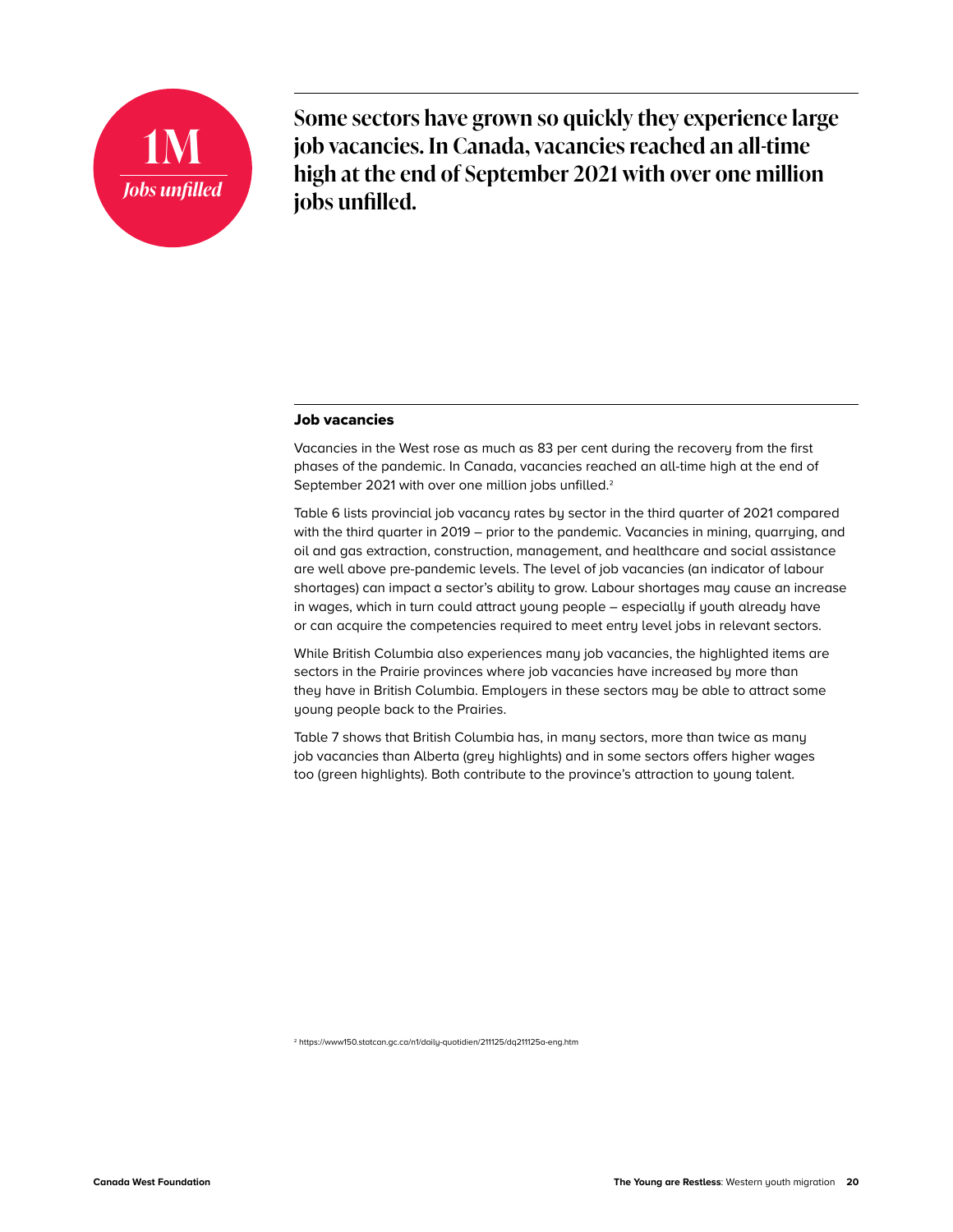**Vacancies in mining, quarrying, and oil and gas extraction, construction, management, and healthcare and social assistance are well above pre-pandemic levels. The level of job vacancies can impact a sector's ability to grow as it is an indicator of labour shortages.**

## Manitoba **Saskatchewan Alberta British Columbia** ALL 52.4% 82.7% 63.3% 48.3% Agriculture, forestry, fishing and hunting 105.9% 108.6% -9.3% -9.3% -28.8% **Mining, quarrying, and oil and gas extraction**  $n/a$   $\qquad 57.9\%$  159.7%  $\qquad$  45.3% Utilities n/a -16.7% 32.1% 60.5% Construction 46.9% 228.3% 110.9% 81.6% **Manufacturing 13.4% 43.4% 13.4% 91.9% 43.4% 43.4%** 91.9% 43.4% **Wholesale trade** 26.6% 23.1% 31.0% 39.9% **Retail trade** 32.9% **33.1% 36.7% 36.7% 36.5% 32.9%** 32.9% **Transportation and warehousing 105.7% 121.2% 121.2% 40.8% 144.6%** Information and cultural industries 18.0% 203.3% 25.2% 25.2% 25.2% 25.2% 25.2% 25.2% 25.2% 25.2% 25.2% 25.2% 25.2% **Finance and insurance 122.4% 122.4% 122.4% 122.4% 122.4% 122.4% 122.4% 123.0% 123.0% 123.0% 123.0% 123.0% 123.0 Real estate and rental and leasing the contract of the contract of the contract of the contract of the contract of the contract of the contract of the contract of the contract of the contract of the contract of the contr Professional, scientific and technical services and the services 31.4% 121.5% 31.5% 33.8% 33.8%** Management of companies and enterprises  $n/a$  11.1% 60.4% 70.4% Administrative and support, waste management and remediation services 70.7% 75.7% 14.6% 56.1% Educational services and the control of the control of the control of the control of the control of the control of the control of the control of the control of the control of the control of the control of the control of th **Health care and social assistance** 23.7% 84.8% 69.4% 87.3% 87.3% Arts, entertainment and recreation **89.1%** 7.5% 62.1% 84.4% Accommodation and food services 148.2% 137.9% 95.7% 68.9% **Other services (except public administration)**  $-3.9\%$  23.9% 51.2% 28.2% **Public administration** 13.8% **80.4% 74.3% 21.9%** 21.9% 43.8%

#### Table 6: Increase in job vacancies (Q3 2019 To Q3 2021) by sector, by province

Source: Statistics Canada Table: 14-10-0326-01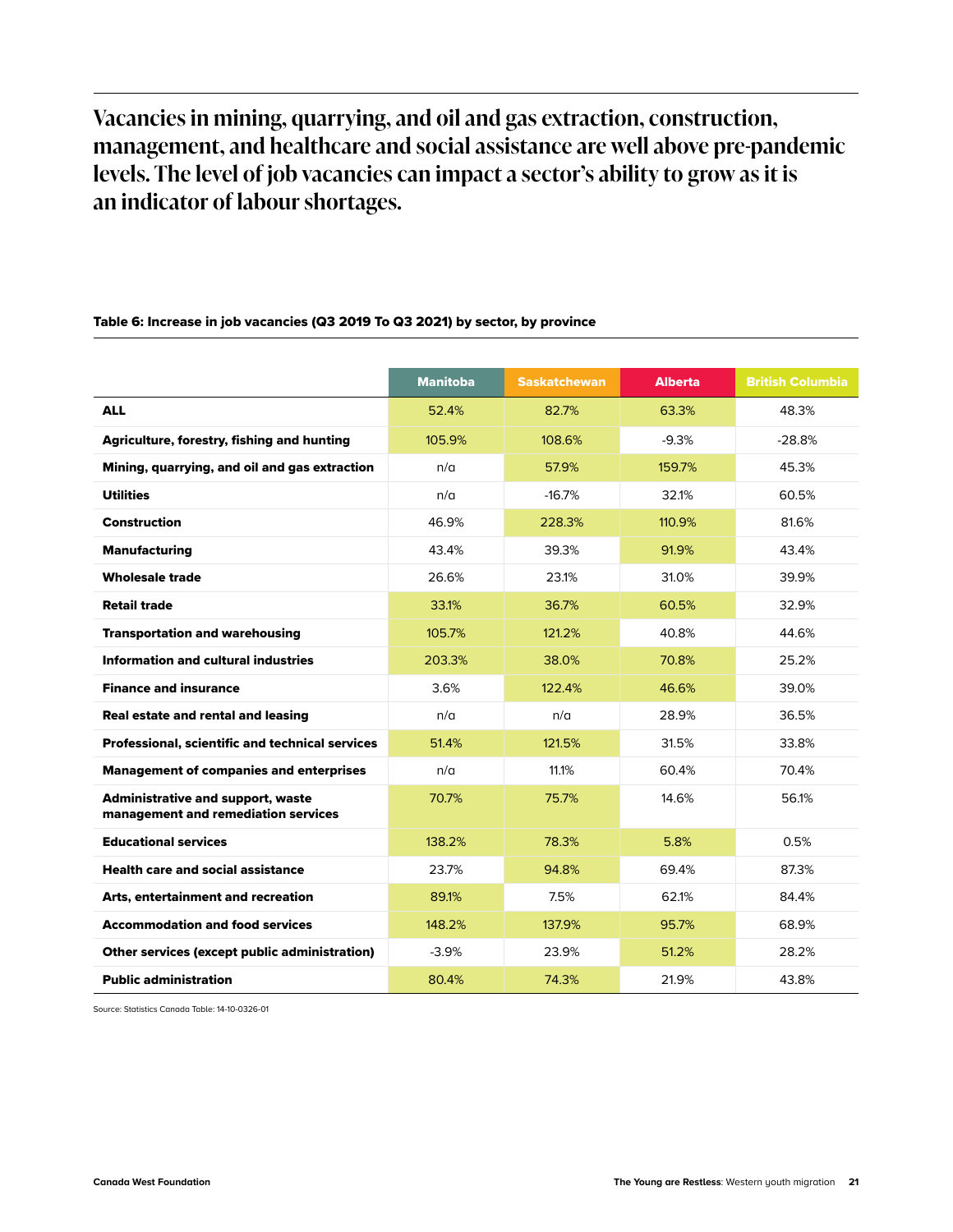## **Labour shortages may cause an increase in wages, which in turn could attract young people — especially if youth already have or can acquire the competencies required to meet entry level jobs in relevant sectors.**

#### Table 7: Job vacancies and wages offered by sector for Alberta and British Columbia

|                                                                                 |                | Alberta         |                | <b>British Columbia</b> |  |
|---------------------------------------------------------------------------------|----------------|-----------------|----------------|-------------------------|--|
|                                                                                 | # of vacancies | Av. hourly wage | # of vacancies | Av. hourly wage         |  |
| All                                                                             | 86.385         | \$23.50         | 157.575        | \$23.45                 |  |
| <b>Agriculture, forestry, fishing and hunting</b>                               | 975            | \$24.05         | 4.345          | \$19.45                 |  |
| Mining, quarrying, and oil and gas extraction                                   | 4,545          | \$33.55         | 1.170          | \$35.75                 |  |
| <b>Utilities</b>                                                                | 185            | \$41.60         | 305            | \$39.00                 |  |
| Construction                                                                    | 9.795          | \$27.90         | 17,450         | \$28.45                 |  |
| <b>Manufacturing</b>                                                            | 4,605          | \$24.65         | 8,575          | \$21.80                 |  |
| <b>Wholesale trade</b>                                                          | 2.750          | \$25.90         | 4.895          | \$22.85                 |  |
| <b>Retail trade</b>                                                             | 10,465         | \$17.75         | 18,270         | \$18.30                 |  |
| <b>Transportation and warehousing</b>                                           | 6,280          | \$26.45         | 10,050         | \$24.80                 |  |
| Information and cultural industries                                             | 965            | \$30.35         | 3,010          | \$33.65                 |  |
| <b>Finance and insurance</b>                                                    | 2,470          | \$27.90         | 3,670          | \$28.15                 |  |
| Real estate and rental and leasing                                              | 1.225          | \$25.90         | 2.170          | \$21.85                 |  |
| Professional, scientific and technical services                                 | 4,655          | \$34.05         | 9,570          | \$35.20                 |  |
| <b>Management of companies and enterprises</b>                                  | 425            | \$31.75         | 690            | \$32.50                 |  |
| <b>Administrative and support, waste</b><br>management and remediation services | 3.540          | \$21.70         | 8,635          | \$21.35                 |  |
| <b>Educational services</b>                                                     | 1.810          | \$27.40         | 2.950          | \$29.25                 |  |
| <b>Health care and social assistance</b>                                        | 6,405          | \$24.45         | 17,300         | \$28.55                 |  |
| Arts, entertainment and recreation                                              | 2,075          | \$17.45         | 3,595          | \$18.25                 |  |
| <b>Accommodation and food services</b>                                          | 17,720         | \$16.05         | 33,045         | \$16.65                 |  |
| <b>Other services (except public administration)</b>                            | 3.900          | \$22.15         | 5.735          | \$22.05                 |  |
| <b>Public administration</b>                                                    | 1.585          | \$27.45         | 2.135          | \$29.60                 |  |

Source: Statistics Canada Table: 14-10-0326-01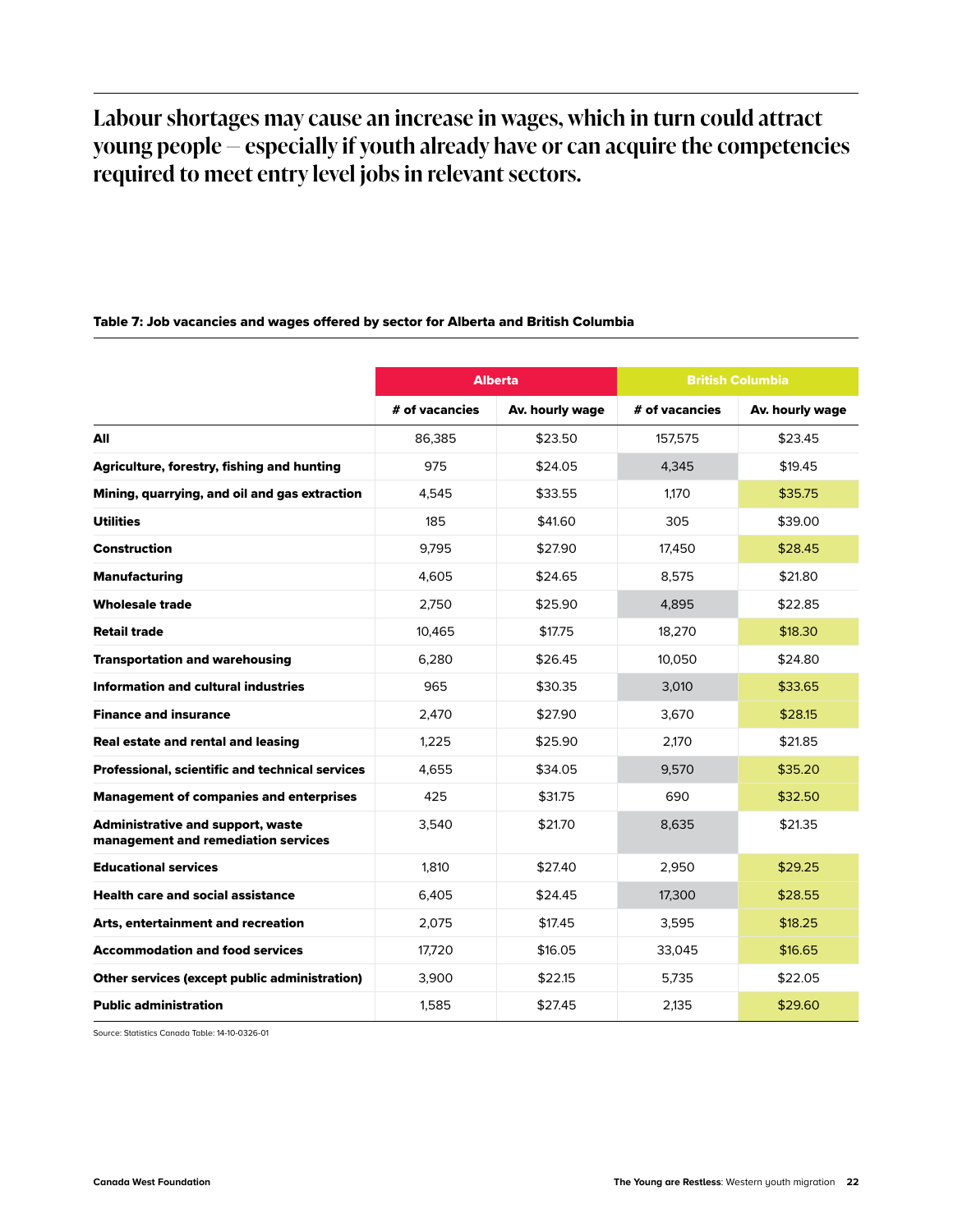

<span id="page-24-0"></span>

Source: Statistics Canada. Tables 14-10-0327-01 and 17-10-0005-01



#### **Figure 12: Hourly wages for youth aged 15-24**

Source: Statistics Canada. Table 14-10-0340-01

Normally, there are more working age people than jobs – not everyone participates in the workforce. When job growth outpaces working-age population growth, unemployment levels drop, more people participate in the workforce, part-time workers will work more than one job, older people stay in the workforce longer and some jobs go unfilled. This happened in British Columbia and Canada as a whole, and to a lesser extent Saskatchewan, between 2010 and 2019.

#### Wages

Once a young person (aged 15-24) has found a job, their wage is likely to be higher than the national average if they are in Alberta or British Columbia. In Saskatchewan they would earn the national average. A youth in Manitoba will, on average, earn the second lowest wage in the country – fully \$2.40 per hour less than in Ontario and \$3 less than in Alberta and British Columbia (Figure 12).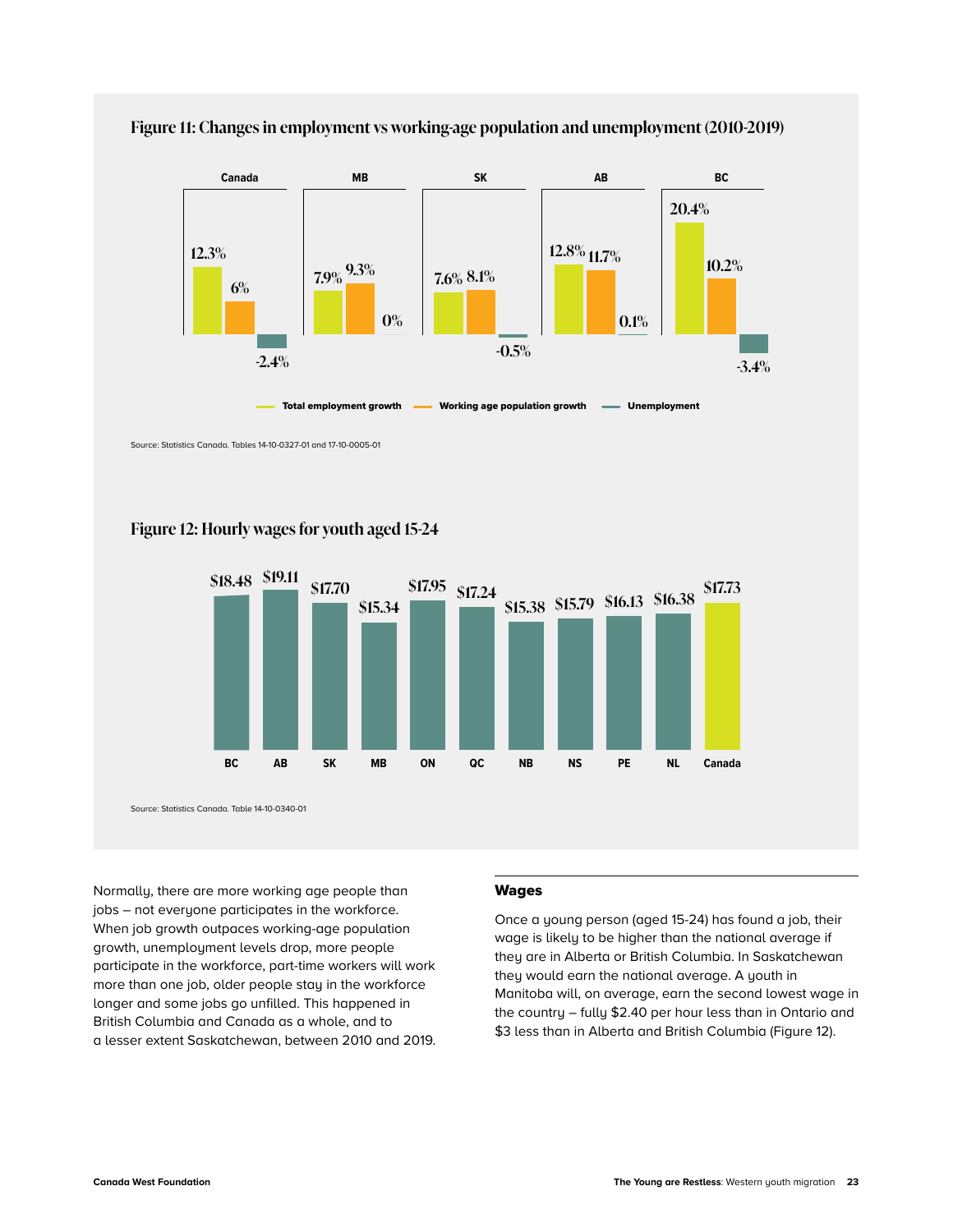









Annualized average wages show that for the youngest working youth cohort, who often work only part-time, wage gaps between the provinces have narrowed since 2010 (Figure 13). While incomes for the youngest cohort in Alberta and Saskatchewan were relatively high at the peak of the last oil and gas boom, they have dropped since 2014 and now approximate those of British Columbia, which rose over the period.

On the other hand, youth aged 25-34 in Alberta, who usually work full-time, still earn, on average, at least \$8,000 more per year than their counterparts in other western provinces (Figure 14).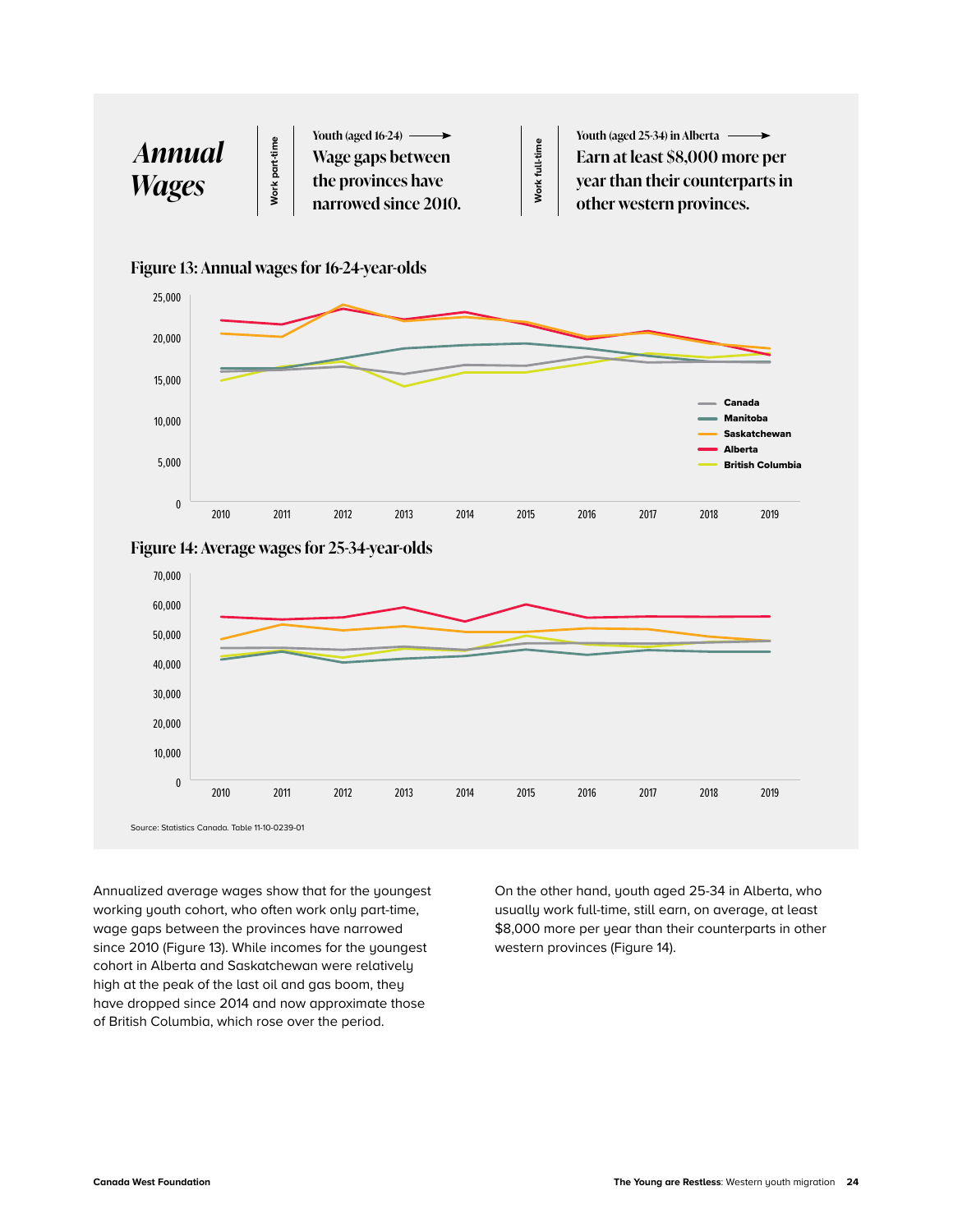

#### <span id="page-26-0"></span>**Figure 15: Actual and forecast GDP for Canada by province (2020-2023)**

#### Prospects for youth into the future

Overall, western provinces have strong projected GDP growth. Current projections show above average growth as the region recovers from the pandemic's negative impact on GDP in 2020. While the country is in a pandemic recovery, there is little in GDP projections that might push population growth off track (Figure 15).

In December 2021, TD Economics forecast that Alberta and B.C. will have good growth over the next three years. However, unlike British Columbia, growth in 2021 for Manitoba, Saskatchewan and Alberta did not overcome the losses of 2020. Alberta suffered the worst drop in GDP in 2020 (-8.2 per cent), so future growth starts from a lower base.

To estimate where there may be good prospects for youth in each of the provinces, we looked at the recent history of two major indicators – business activity as represented by the change in numbers of businesses and job growth in various sectors.

#### Business activity

Overall, the number of active Canadian businesses have increased by 3.8 per cent since 2015 (Table 8). However, active business numbers declined in Saskatchewan and Alberta. This table demonstrates the total number of businesses, which does not indicate employment. However, business activity is a key indicator of overall economic health and business formation.

Research for our companion report, *Work to Live*, which included a large survey of youth in Alberta, Vancouver and Toronto, found that young people move for economic reasons – and also toward places that better meet their quality-of-life expectations. Cost of living contributes to quality of life.

#### Table 8: Change in the number of active businesses (September 2015 to September 2021)

|                | <b>Canada</b> | <b>Manitoba</b> | <b>Saskatchewan</b> | <b>Alberta</b> | <b>British Columbia</b> |
|----------------|---------------|-----------------|---------------------|----------------|-------------------------|
|                |               |                 |                     |                |                         |
| September 2015 | 879.305       | 27.254          | 25.568              | 125.732        | 140.065                 |
| September 2021 | 906.758       | 28,028          | 24,708              | 117.168        | 151.578                 |
| <b>Change</b>  | 27.453        | 774             | -860                | $-8.564$       | 11.513                  |
| % Change       | 3.1%          | 2.8%            | $-3.4%$             | $-6.8%$        | 8.2%                    |

Source: Statistics Canada. Table 33-10-0270-01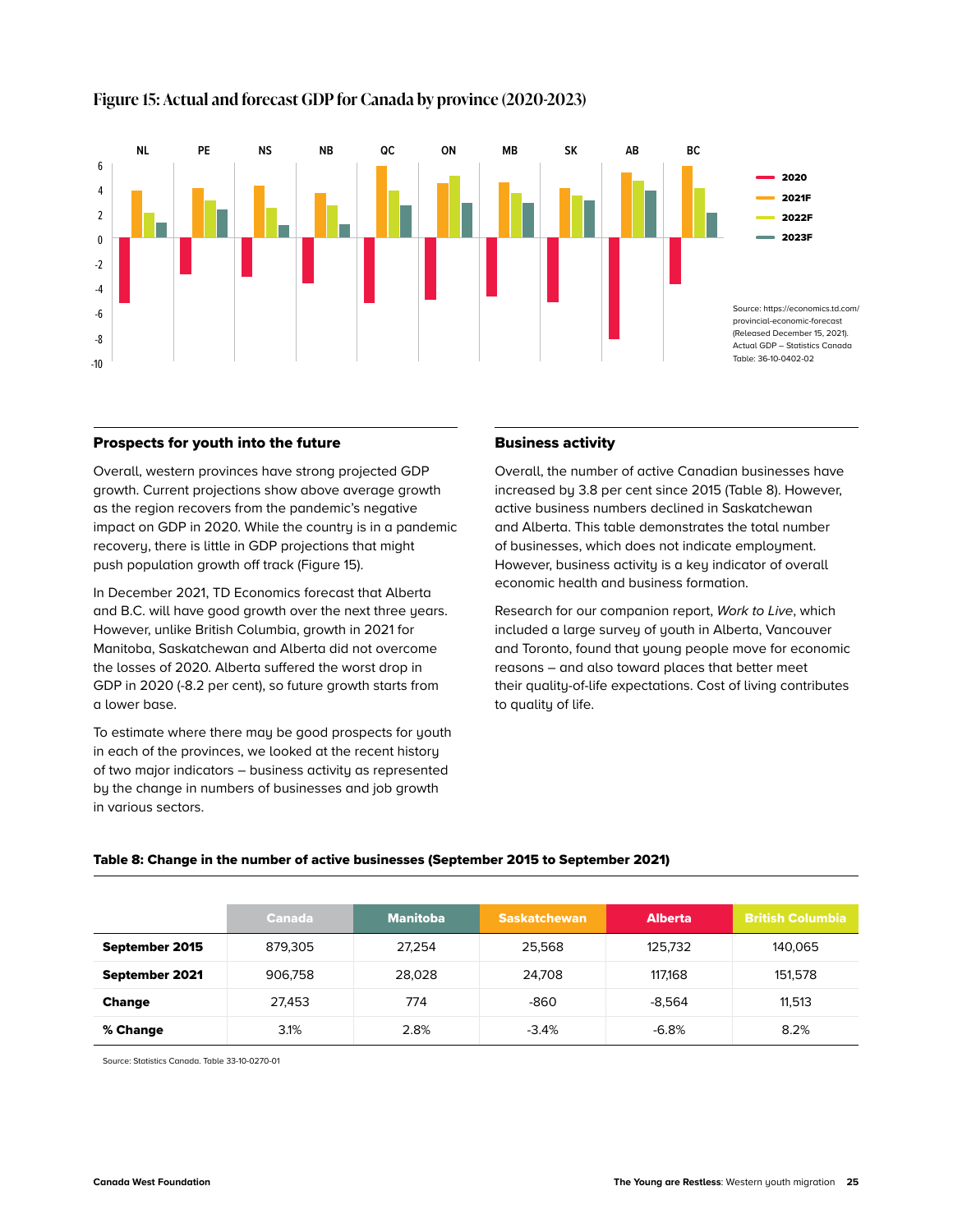

**Housing is more affordable in Alberta even though average wages have declined over the last few years.** 

#### Cost of living relative to income

Housing in the western cities, with the exception of Victoria and Vancouver, is comparatively affordable (Table 9). Alberta, Saskatchewan and Manitoba are all more affordable in terms of proportion of monthly income required to service a mortgage, than the national average. There are some indications that there has been a shift from urban demand to rural and bedroom communities, particularly in the pandemic. It remains too early to determine if this is a longer-term trend.

Since 2010, affordability has improved in Saskatchewan and Alberta while the national average has become less affordable. Housing affordability, as measured by the number of years of gross annual wage needed to pay for an average house, is shown in Table 10. Interestingly, housing has become more affordable in Alberta even though average wages have declined over the last few years. While prices have risen in other major metropolitan markets, the Alberta metro house price index has remained relatively stable through 2020.<sup>3</sup>

When youth move to a new province they usually live, at least at first, in rental accommodation. Figure 16 shows typical rents for a two-bedroom apartment in structures with three or more units in major centres. The Prairie cities' rents are lower than those in British Columbia. And as shown in Figure 17, it is easier to find a home to rent in the Prairie cities than in the areas with higher home purchase costs.

Homes in the major cities in B.C. are expensive and apartments, although more affordable, are hard to find. So why do youth pour into that province from the much more affordable Prairie provinces? Are they all moving to the expensive locations or are they spreading out across the province?

Some answers are found in the StatsCan estimates of population growth for various locations in the provinces – in terms of youth and for the population overall – for the last 20 years and the last six years (Table 11). These estimates include all the factors for population growth including births, deaths and immigration, and not just interprovincial migration.

3 Teranet and National Bank, Housing price index [https://housepriceindex.ca/#chart\\_compare=c11,ab\\_calgary,ab\\_edmonton,ab\\_lethbridge](https://housepriceindex.ca/#chart_compare=c11,ab_calgary,ab_edmonton,ab_lethbridge) accessed January 26, 2022.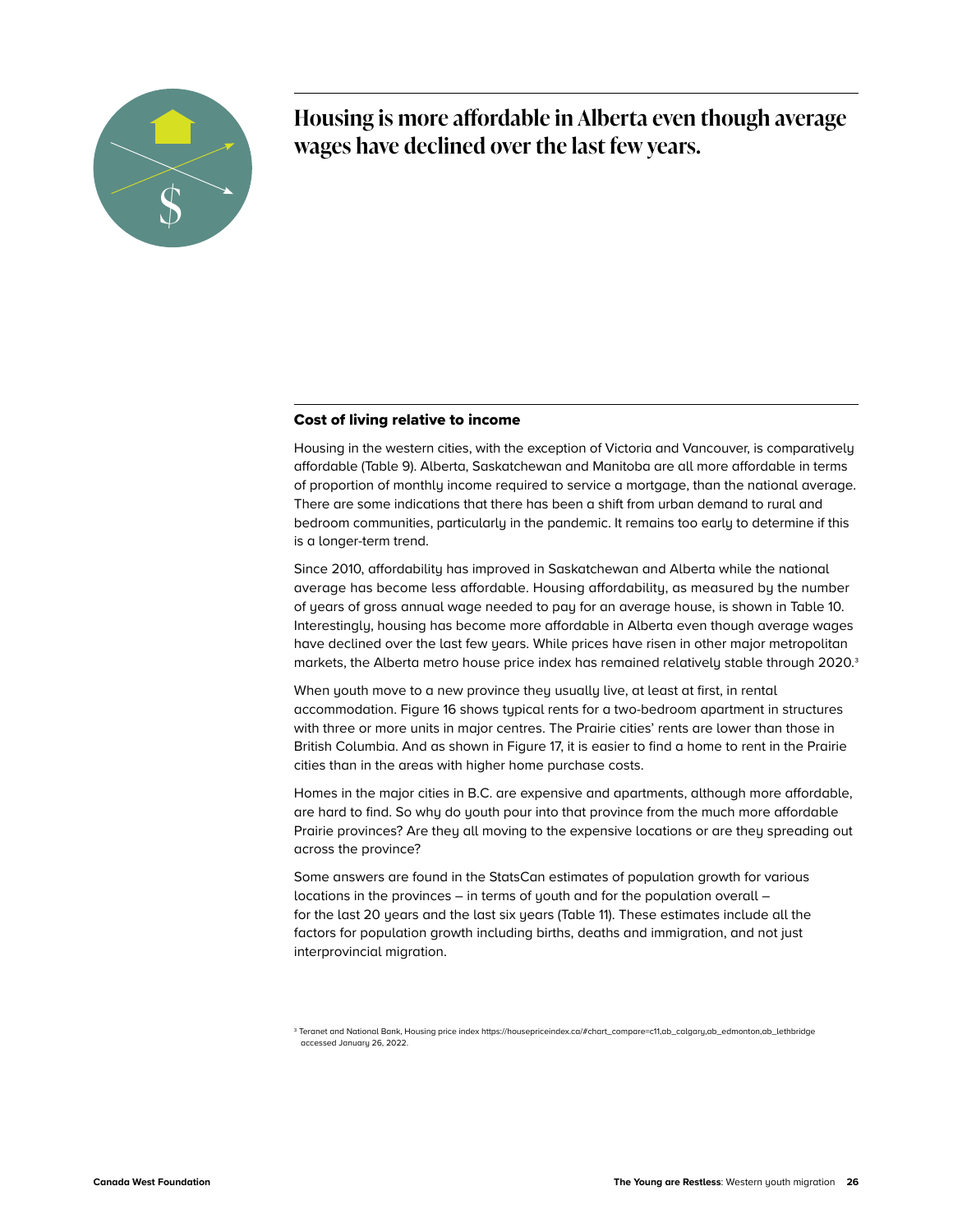<span id="page-28-0"></span>

|  | Table 9: Housing affordability – Canadian Housing Affordability Report (RE/MAX 2021) |  |
|--|--------------------------------------------------------------------------------------|--|
|--|--------------------------------------------------------------------------------------|--|

|                         | 2020 Average sale price*<br>(full year) | 2021 Average sale price*<br>(January-June) | % of monthly income<br>for mortgage |
|-------------------------|-----------------------------------------|--------------------------------------------|-------------------------------------|
| <b>St. John's Metro</b> | \$300,196                               | \$307,619                                  | 11%                                 |
| Regina                  | \$305,000                               | \$325,000                                  | 12%                                 |
| Winnipeg                | \$305,645                               | \$335,055                                  | 13%                                 |
| <b>Edmonton</b>         | \$365,638                               | \$390,482                                  | 14%                                 |
| <b>Ottawa</b>           | \$465,903                               | \$561,701                                  | 19%                                 |
| <b>Calgary</b>          | $$252,181 - $539.127$                   | $$266,868 - $588,541$                      | $9.72\% - 21.44\%$                  |
| Windsor                 | \$381,162                               | \$542,046                                  | 24%                                 |
| London                  | \$555,000                               | \$636,053                                  | 28%                                 |
| <b>Hamilton</b>         | \$629,961                               | \$784,721                                  | 30%                                 |
| <b>Victoria</b>         | \$1,016,698                             | \$1,199,028                                | 47%                                 |
| <b>Toronto</b>          | \$931,131                               | \$1,089,536                                | 47%                                 |
| <b>Vancouver</b>        | \$1,061,323                             | \$1,172,858                                | 50%                                 |

Source: RE/MAX 2021 Housing Affordability Report

#### Table 10: Housing affordability over time

|                             | <b>Q3 2010</b> | Q4 2012 | <b>Q2 2014</b> | <b>Q2 2016</b> | <b>Q2 2018</b> | <b>Q2 2020</b> | <b>Change %</b> |
|-----------------------------|----------------|---------|----------------|----------------|----------------|----------------|-----------------|
|                             |                |         |                |                |                |                |                 |
| <b>British Columbia</b>     | 11.5           | 11.2    | 12             | 13.9           | 14.7           | 13.4           | 16.5%           |
| Ontario                     | 7.2            | 8       | 8.9            | 10.1           | 10.7           | 11.2           | 55.6%           |
| <b>Quebec</b>               | 6.2            | 6.7     | 6.1            | 6.2            | 6.4            | 6.7            | 8.1%            |
| <b>Alberta</b>              | 6.7            | 6.8     | 6.8            | 7              | 6.6            | 6              | $-10.4%$        |
| <b>Manitoba</b>             | 5.3            | 6.2     | 6.1            | 5.9            | 6.1            | 6              | 13.2%           |
| <b>Nova Scotia</b>          | 4.8            | 5.1     | 4.7            | 5              | 5.6            | 5.7            | 18.8%           |
| <b>Prince Edward Island</b> | 4              | 4.3     | 3.8            | 4.1            | 5              | 5.5            | 37.5%           |
| <b>Saskatchewan</b>         | 5.3            | 6.1     | 6              | 5.9            | 5.6            | 5              | $-5.7%$         |
| Newfoundland/Labrador       | 5.3            | 6.2     | 5.7            | 4.7            | 4.7            | 4              | $-24.5%$        |
| <b>New Brunswick</b>        | 3.9            | 4.1     | 3.8            | 3.6            | 3.8            | 3.8            | $-2.6%$         |
| <b>Canadian average</b>     | 7.4            | 7.8     | 8.5            | 9.6            | 9.5            | 9              | 21.6%           |

Source: https://www.livingin-canada.com/house-affordability-canada.html. Affordability measured by the number of years of gross average wage needed to buy an average house.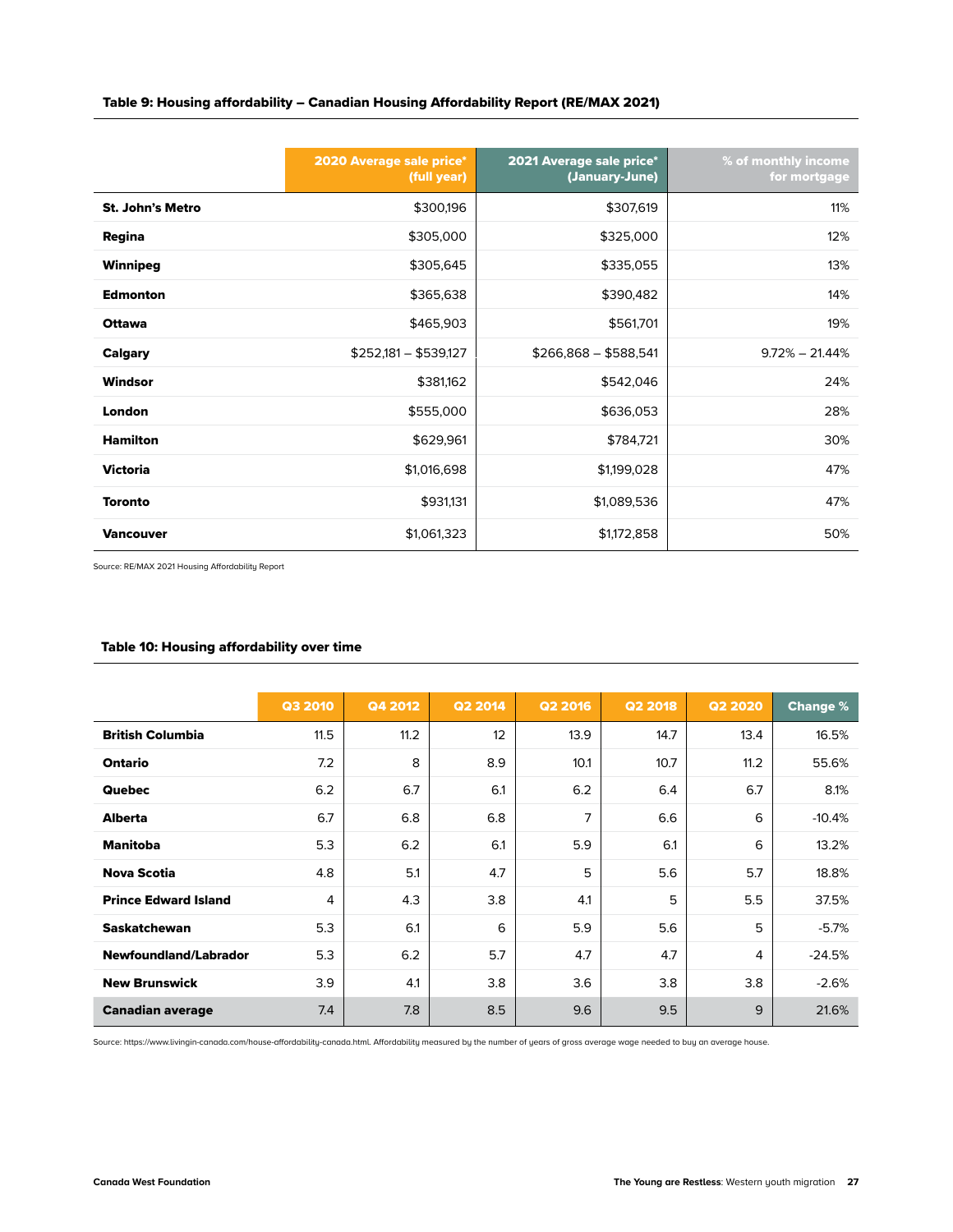#### **Figure 16: Rents in major centres**



Source: Statistics Canada Table: 34-10-0133-01

*Cost of Living* **When youth move to a new province they usually live, at least at first, in rental accommodation.**

**The Prairie cities are more affordable than those in British Columbia.**



**Figure 17: Rental vacancy rates across Canada**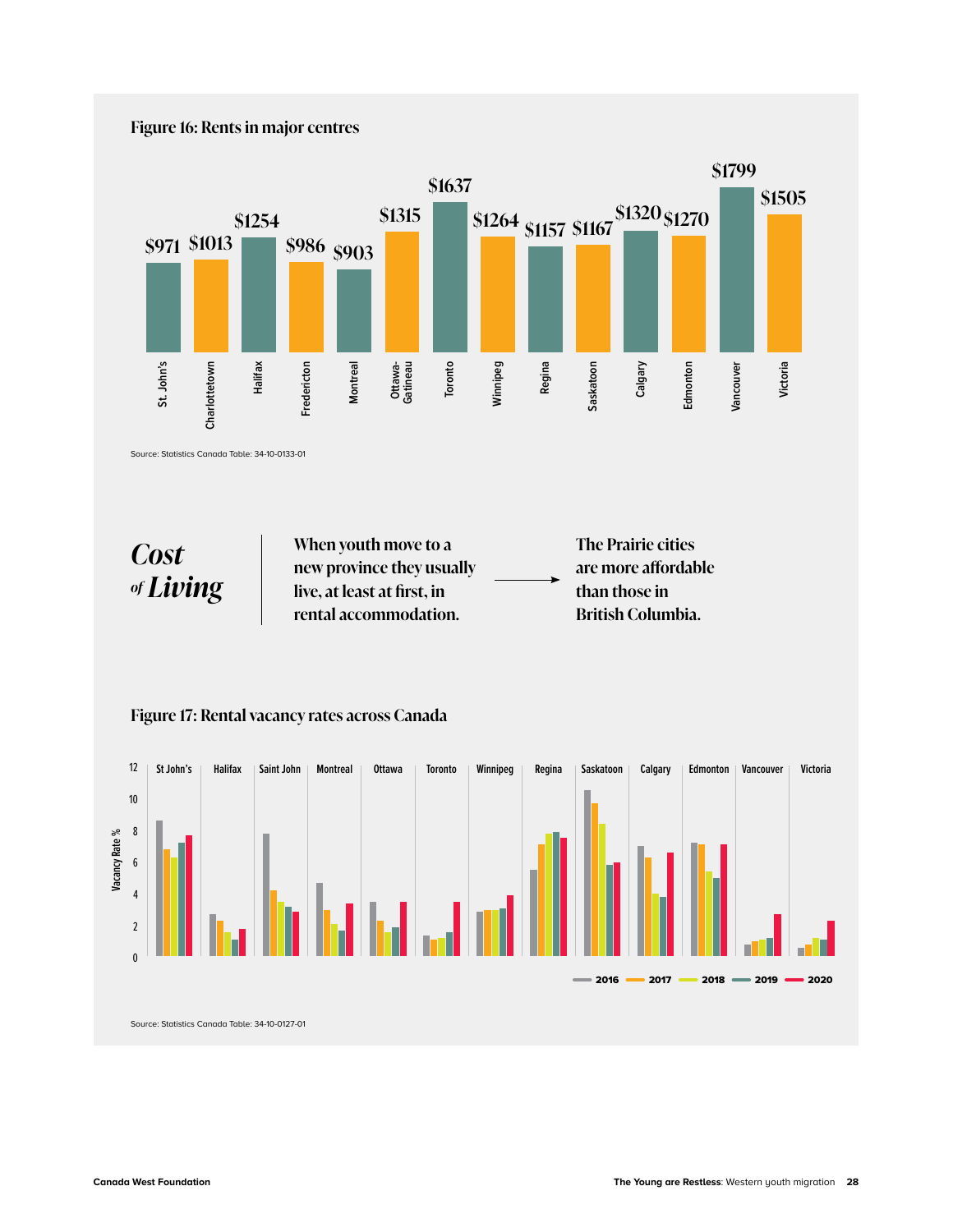| Table 11: How the provinces grew over the last 20 years (2001-21) and the last 6 years (2015-21) (urban/rural growth) |  |  |
|-----------------------------------------------------------------------------------------------------------------------|--|--|
|-----------------------------------------------------------------------------------------------------------------------|--|--|

|                         | 2001-2021 (20 years) |            | 2015-2021 (6 years) |            |  |
|-------------------------|----------------------|------------|---------------------|------------|--|
|                         | 15-34                | <b>ALL</b> | 15-34               | <b>ALL</b> |  |
| <b>Manitoba</b>         |                      |            |                     |            |  |
| Rural*                  | 9.7%                 | 11.0%      | 2.3%                | 3.7%       |  |
| Winnipeg                | 23.6%                | 22.2%      | 8.3%                | 8.2%       |  |
| <b>Small**</b> cities   | 33.8%                | 34.7%      | 5.7%                | 7.9%       |  |
| <b>Province</b>         | 20.7%                | 19.9%      | 6.4%                | 6.8%       |  |
| <b>Saskatchewan</b>     |                      |            |                     |            |  |
| Rural*                  | $-5.8%$              | $-1.8%$    | $-4.8%$             | $-1.2%$    |  |
| Regina                  | 26.5%                | 32.9%      | 3.4%                | 9.9%       |  |
| <b>Saskatoon</b>        | 36.6%                | 44.8%      | 3.5%                | 12.4%      |  |
| <b>Small**</b> cities   | 4.6%                 | 10.4%      | $-6.0%$             | 1.2%       |  |
| <b>Province</b>         | 14.0%                | 17.9%      | $-0.6%$             | 5.2%       |  |
| <b>Alberta</b>          |                      |            |                     |            |  |
| Rural*                  | $-0.1%$              | 11.0%      | $-7.0%$             | $-0.2%$    |  |
| Lethbridge              | 42.0%                | 43.7%      | 6.2%                | 8.8%       |  |
| <b>Calgary</b>          | 38.0%                | 57.8%      | 0.1%                | 9.1%       |  |
| <b>Edmonton</b>         | 44.1%                | 52.6%      | 2.3%                | 9.8%       |  |
| <b>Small** cities</b>   | 29.8%                | 50.3%      | $-10.5%$            | 1.3%       |  |
| <b>Province</b>         | 31.5%                | 44.5%      | $-1.5%$             | 6.6%       |  |
| <b>British Columbia</b> |                      |            |                     |            |  |
| Rural*                  | $-14.5%$             | 6.3%       | $-1.2%$             | 4.8%       |  |
| <b>Kelowna</b>          | 51.4%                | 44.4%      | 14.7%               | 12.3%      |  |
| <b>Abbotsford</b>       | 26.5%                | 32.7%      | 10.8%               | 11.1%      |  |
| <b>Vancouver</b>        | 28.6%                | 32.0%      | 7.9%                | 7.6%       |  |
| <b>Victoria</b>         | 20.1%                | 25.5%      | 6.1%                | 8.7%       |  |
| <b>Small**</b> cities   | 13.3%                | 22.1%      | 9.7%                | 9.2%       |  |
| <b>Province</b>         | 20.7%                | 26.5%      | 7.7%                | 8.0%       |  |

\*Rural is defined as areas outside Census Metropolitan Areas (larger cities) and census agglomerates.

\*\*Small cities have a population of at least 10,000, but under 100,000.

\*\*\*Cities are Census Metropolitan Areas.

Source: Statistics Canada Table: 17-10-0135-01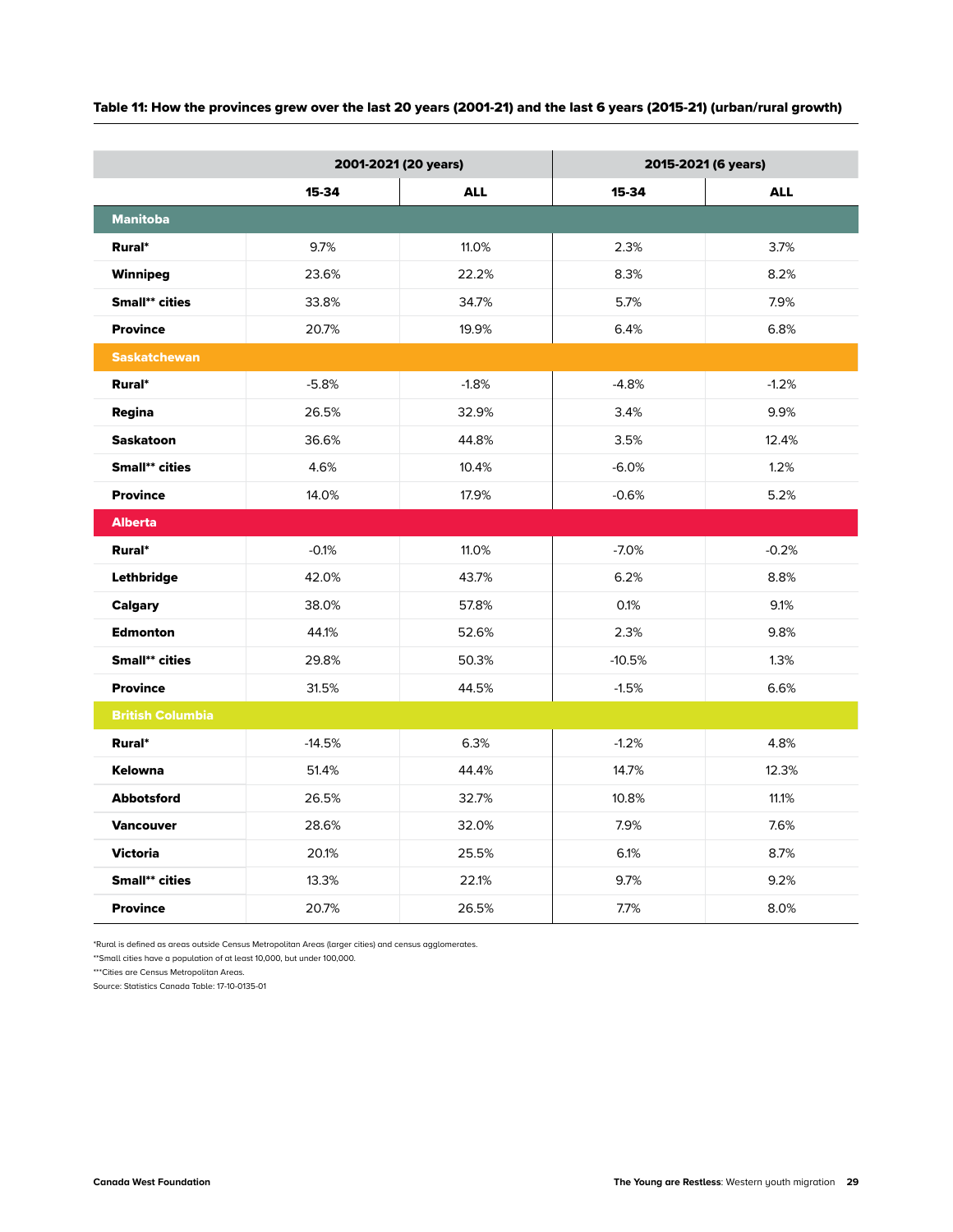## **Zero/low** *Growth*

**In Edmonton and Calgary, zero or low growth of young adults coupled with overall growth of 9.1 per cent and 9.8 per cent respectively, means their populations will age quickly unless there is change. The lack of young talent will also create problems for employers.**

The first observation is that with few exceptions, youth exhibit a relatively slower rate of population growth than rest of the population. In particular, their growth in smaller cities and rural areas is lower than their growth in the cities with the exception of Winnipeg over 2001-2020.

The second observation about Table 11 is that there were losses of the youth cohort in small cities and rural areas in Alberta and Saskatchewan over the last six years, while the same cohort grew in small cities in British Columbia faster than the population overall. While this does not prove that young adults are moving to British Columbia's smaller centres as well as its larger cities, it does indicate that this is very likely. Young adults involved in the oil and gas services sector, the backbone of the economy in some locations in Alberta and Saskatchewan, may have been able to make the transition to similar sized locations in British Columbia and to find good jobs there. This would help to explain the current shortage of workers in the oil patch in Alberta. Interestingly, the growth rates in Vancouver and Victoria are slower than the provincial rate, likely due to affordability challenges.

The third observation is that while there was growth in both youth and the overall population in all provinces over the longer period, there were actually fewer 15-34-year-olds in Saskatchewan and Alberta over the last six years. With a generally aging population, this pattern is of particular concern.

One last observation is that the larger Prairie cities have a big problem. Calgary and to a lesser extent Edmonton have fared the worst. Zero or low growth of young adults coupled with overall growth of 9.1 per cent and 9.8 per cent respectively, means their populations will age quickly unless there is change. The lack of young talent will also create problems for employers. The good news is that at least four large global technology companies have recently announced that thousands of new jobs will be created in Calgary in the next few years and the Edmonton region will be home to major new energy, clean tech and petrochemical companies. Meanwhile, Saskatchewan has announced four large canola crushing plants and completion of the world's largest potash mine that will create construction opportunities which will be attractive to younger people.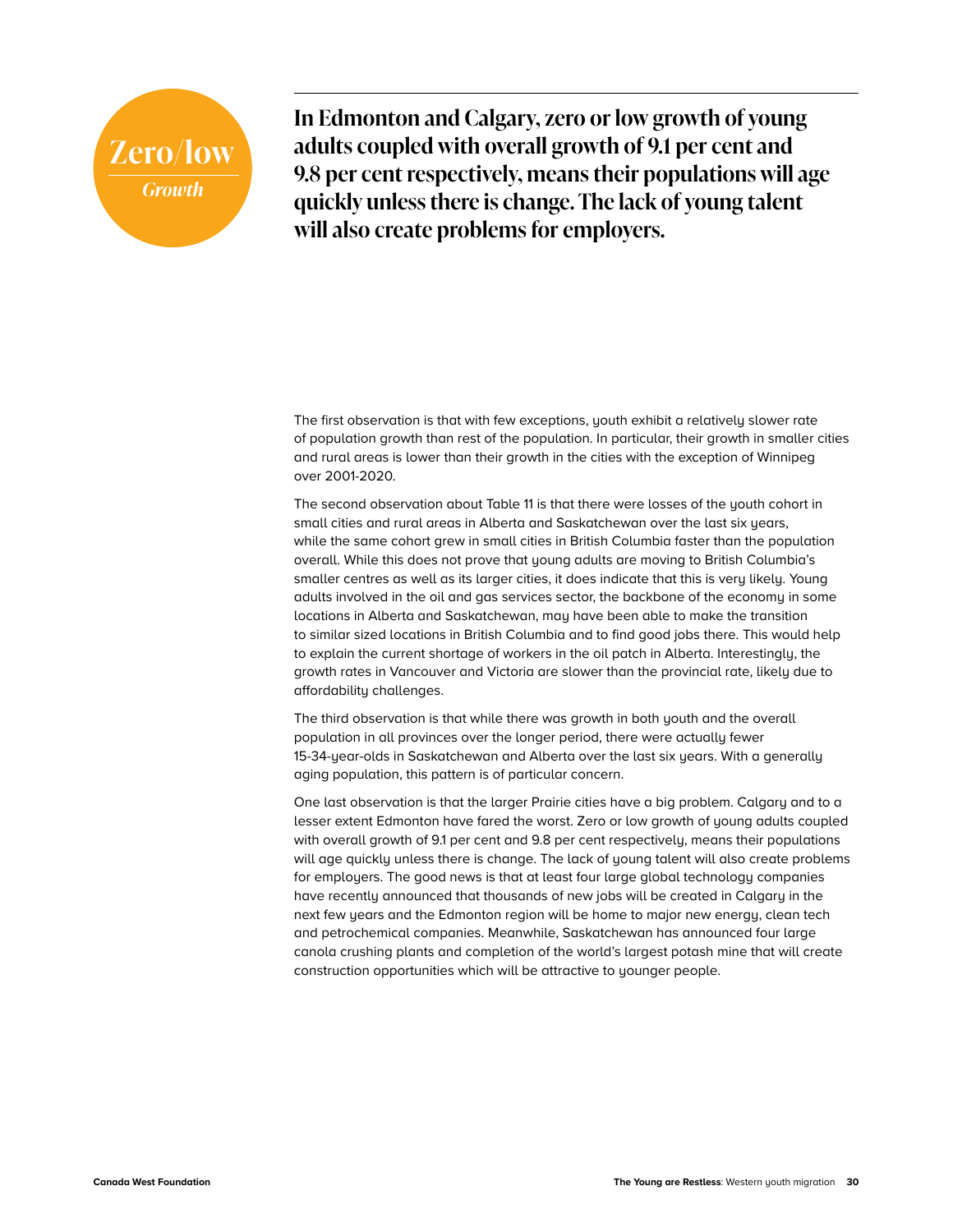## <span id="page-32-0"></span>**Conclusion**

Overall, Manitoba and Saskatchewan have economies that have learned to manage fairly constant net youth out-migration. Until recently, Alberta has not normally had to deal with stagnant or declining youth populations. This new reality will have significant impact on a province that built its economy on access to youth in-migration and a growing youth population. Consistent in-migration has driven housing demand, employment and GDP growth, all of which will be impacted by the fall of youth populations.

While some economic factors have led to increased youth migration into British Columbia, recent job growth and the unemployment rate in their home provinces being key, others provide a disincentive. Housing affordability and availability are more problematic in the larger West Coast cities and will get worse as more youth choose to move there. And job vacancies in British Columbia, while touted widely as being a draw for youth, also exist in many sectors on the Prairies.

Given the aging population and the increase in demand for skilled workers, the focus for all provinces must turn to attracting and retaining youth, particularly highly skilled youth. National and international competition for highly skilled youth is increasing. In this competitive environment, it is critical to understand the movement of youth as well as the underlying reasons for that movement. Having people with the skills to fuel future economic growth will be a determinant for economic success.

The companion follow on study on what drives Alberta youth to migrate out of the province, and youth in other provinces to stay away, illuminated major perception issues in both groups. Alberta is viewed as not having diverse job opportunities or career pathways, as being less welcoming of diversity, and as less vibrant than other provinces in Canada. These perception issues must be overcome if the province is to reverse recent youth out-migration trends. This is discussed in the companion piece, *Work to Live: Alberta youth mobility.*